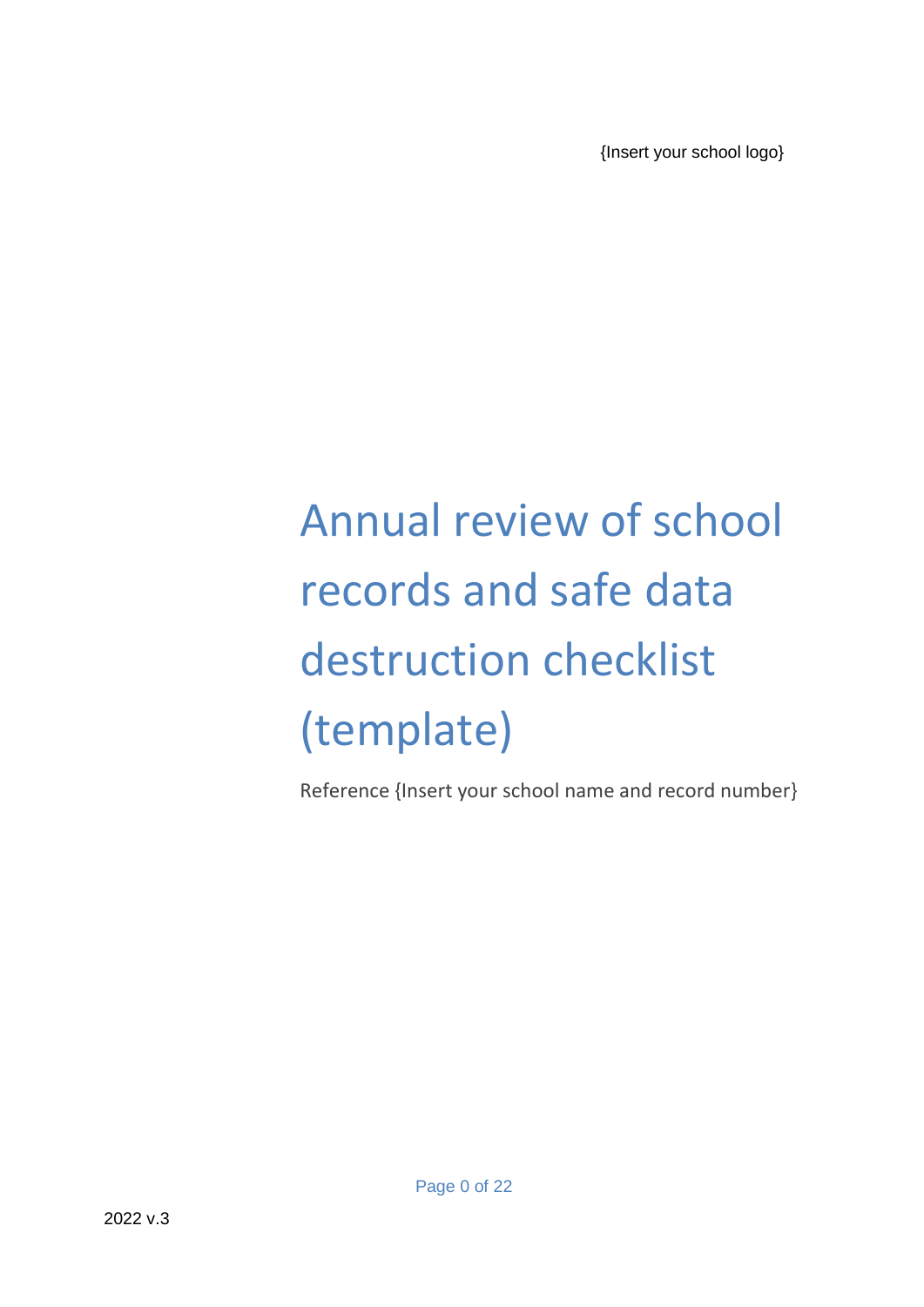| <b>Completion page</b>   |  |
|--------------------------|--|
| School name:             |  |
| Review completed by:     |  |
| Date:                    |  |
| Approved by Headteacher: |  |
| Date:                    |  |

*Note – The completion of this review should be shared at the Governors meeting and minuted.*

#### **A. Summary of areas reviewed:**

| Ref            | Area                                             | <b>Pages</b> | <b>Annual Review</b><br><b>Completed</b><br>Tick (v) | <b>Reviewer</b><br><b>Initials</b> |
|----------------|--------------------------------------------------|--------------|------------------------------------------------------|------------------------------------|
| $\mathbf{1}$   | Management of the School                         | $5$ to $9$   |                                                      |                                    |
| $\overline{2}$ | <b>Human Resources</b>                           | 10 to 12     |                                                      |                                    |
| 3              | Financial Management of the School               | 13 to 14     |                                                      |                                    |
| 4              | <b>Property Management</b>                       | 15           |                                                      |                                    |
| 5              | <b>Pupil Management</b>                          | 16 to 17     |                                                      |                                    |
| 6              | <b>Curriculum Management</b>                     | 18           |                                                      |                                    |
| $\overline{7}$ | <b>Extra-Curricular Activities</b>               | 19 to 20     |                                                      |                                    |
| 8              | Central Government and Local Authority           | 21           |                                                      |                                    |
| 9              | List of School Records and Data safely destroyed | 22           |                                                      |                                    |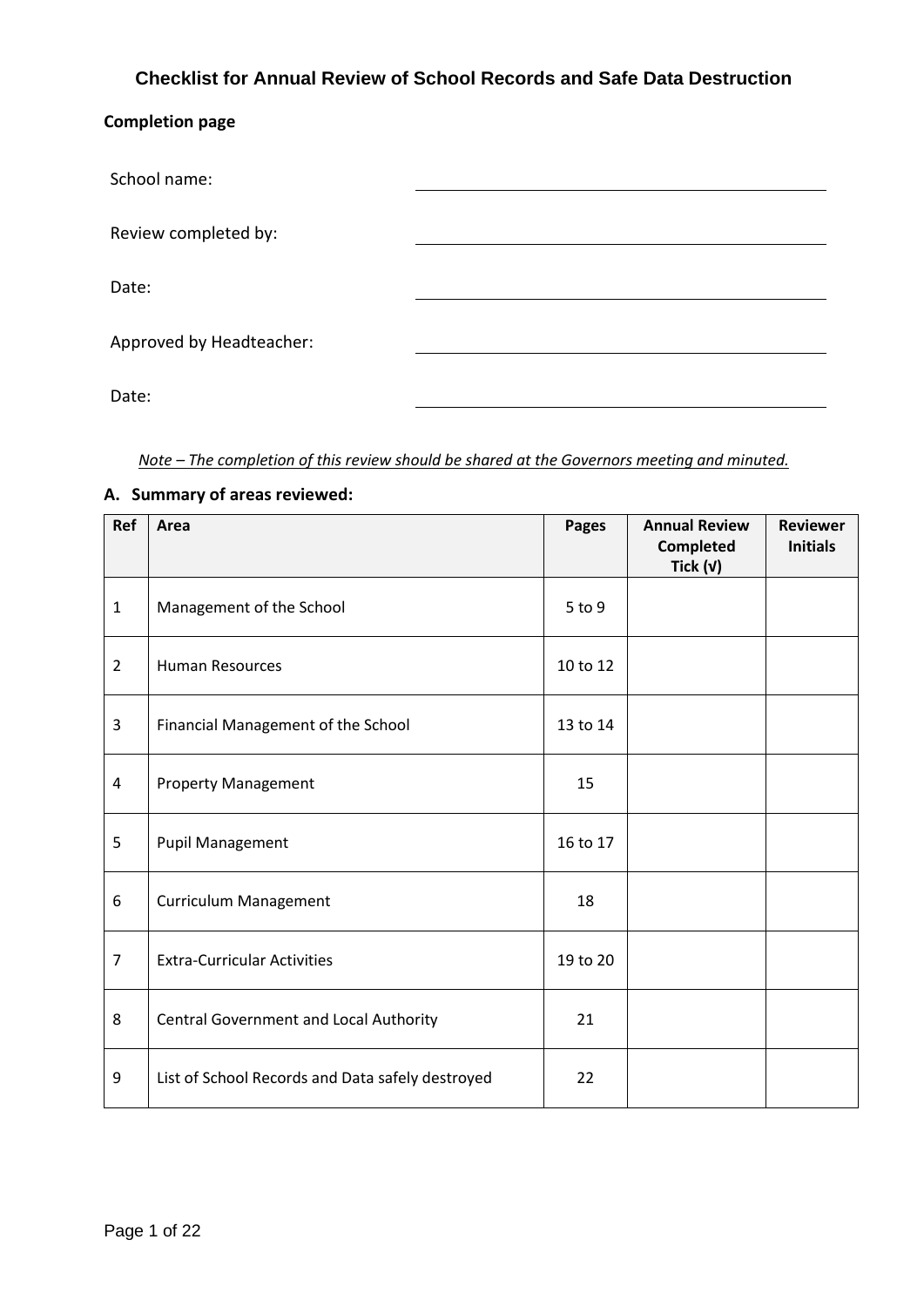#### **Contents**

| В. |                                                                                                  |  |
|----|--------------------------------------------------------------------------------------------------|--|
|    | (i)<br>Disposal of records that have reached the end of the minimum retention period allocated 2 |  |
|    | (ii)                                                                                             |  |
|    |                                                                                                  |  |
| 1. |                                                                                                  |  |
| 2. |                                                                                                  |  |
| 3. |                                                                                                  |  |
| 4. |                                                                                                  |  |
| 5. |                                                                                                  |  |
| 6. |                                                                                                  |  |
|    |                                                                                                  |  |
|    |                                                                                                  |  |
|    |                                                                                                  |  |

#### <span id="page-2-0"></span>**A. Aims**

*This checklist has been produced based on the "Information Management Toolkit for Schools" (IMTIS) dated 1 February 2016 and developed and published by the Information Record Management Society ("IRMS").* 

This checklist has been produced in accordance with the guidance produced by the DFE in April 2018 in the "GDPR Toolkit for Schools" and is in accordance with the Data Protection rules and Freedom of Information Act (2000) legislation.

**This is a checklist** developed to enable School Business Managers, Clerks, SENCO and other School Staff to carry out an efficient annual review and safe destruction of school records and information.

Where there is legal statute behind a requirement this is detailed in the IMTIS document.

#### <span id="page-2-1"></span>**B. Safe Destruction of Data**

<span id="page-2-2"></span>(i) Disposal of records that have reached the end of the minimum retention period allocated

The fifth data protection principle as per the data protection rules (updated for GDPR) states that:

*"Personal data processed for any purpose or purposes shall not be kept for longer than is necessary for that purpose or those purposes"*

In each school, the leadership must ensure that records that are no longer required for business use are reviewed as soon as possible under the criteria set out so that only the appropriate records are destroyed.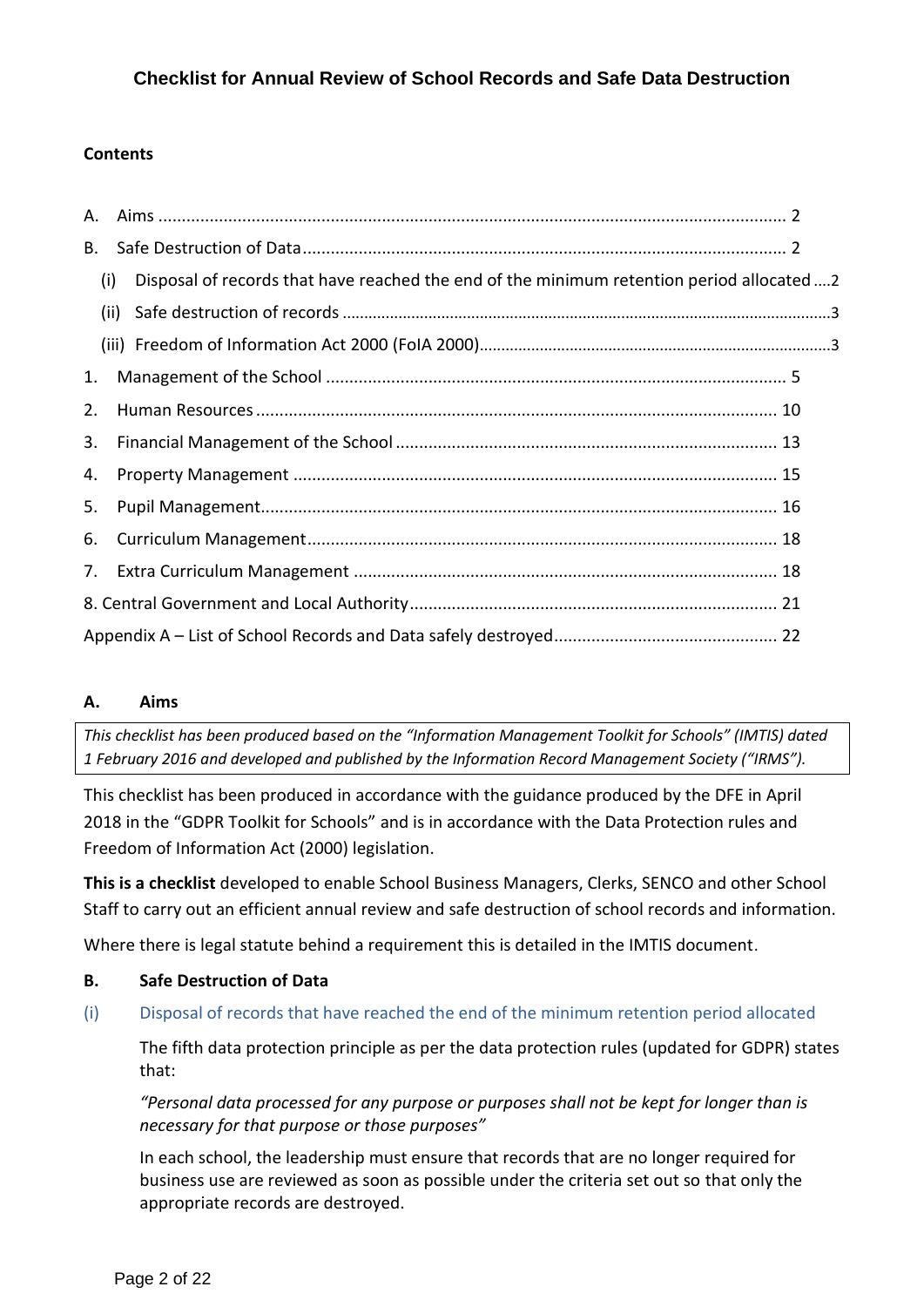The school review will determine whether records are to be selected for permanent preservation, destroyed, digitised to an electronic format or retained by the school for research or litigation purposes.

Whatever decisions are made they need to be documented as part of the records management policy within the school.

#### (ii) Safe destruction of records

<span id="page-3-0"></span>All records containing personal information, or sensitive policy information should be made either unreadable or unreconstructable.

- Paper records should be shredded using a cross-cutting shredder
- CDs / DVDs / Floppy Disks should be cut into pieces
- Audio / Video Tapes and Fax Rolls should be dismantled and shredded
- Hard Disks should be dismantled and sanded

Any other records should be bundled up and disposed of to a wastepaper merchant or disposed of in other appropriate ways. Do not put records in with the regular waste or a skip unless there is no other alternative.

There are companies who can provide confidential waste bins and other services which can be purchased to ensure that records are disposed of in an appropriate way.

a) Where an external provider is used it is recommended that all records must be shredded on-site in the presence of an employee. The organisation must also be able to prove that the records have been destroyed by the company who should provide a Certificate of Destruction. Staff working for the external provider should have been trained in the handling of confidential documents.

The shredding needs to be planned with specific dates and all records should be identified as to the date of destruction.

It is important to understand that if the records are recorded as to be destroyed but have not yet been destroyed and a request for the records has been received, they MUST still be provided.

b) Where records are destroyed internally, the process must ensure that all records are recorded are authorised to be destroyed by a member of the Leadership team and the destruction recorded. Records should be shredded as soon as the record has been documented as being destroyed.

#### <span id="page-3-1"></span>(iii) Freedom of Information Act 2000 (FoIA 2000)

The Freedom of Information Act 2000 requires the school to maintain a list of records which have been destroyed and who authorised their destruction

Members of staff should record at least:

- File reference (or another unique identifier);
- File title (or brief description).
- Number of files and date range
- The name of the authorising officer
- Date action taken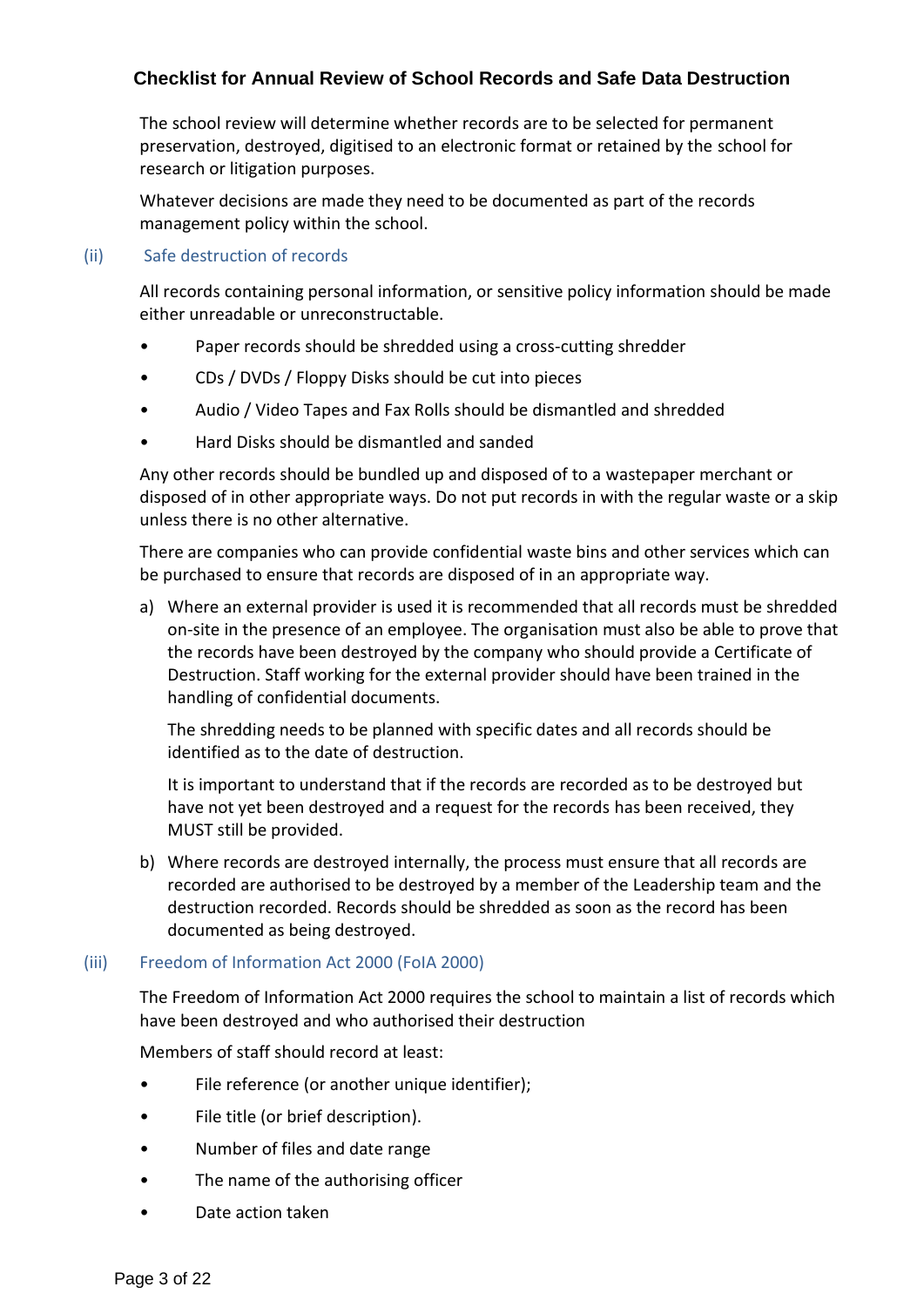Following this guidance will ensure that the school is compliant with the Data Protection rules and the Freedom of Information Act 2000.

If you have any queries in completing this checklist, please contact:

DPO - Mike Bingham, Operations Manager, ODST, [mike.bingham@oxford.anglican.org,](mailto:mike.bingham@oxford.anglican.org) [Dpo.odst@oxford.anglican.org](mailto:Dpo.odst@oxford.anglican.org) 07342 997243.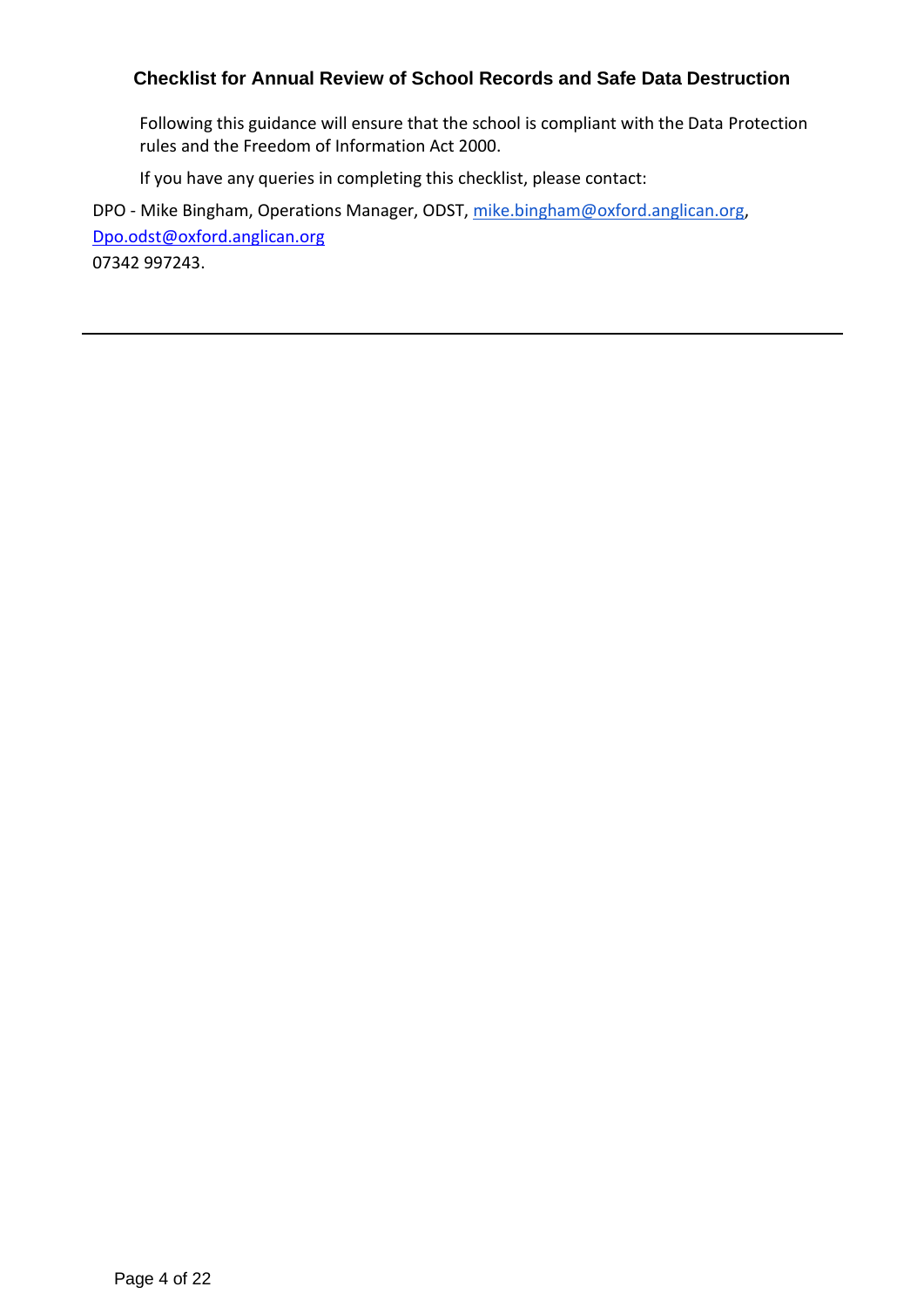#### <span id="page-5-0"></span>**1. Management of the School**

*This section contains retention periods connected to the general management of the school. This covers the work of the Governing Body, the Headteacher and the senior management team, the admissions process and operational administration.*

|       | 1.1 Governing Body                                                                                                           |                                                                                                                      |                                                                                                                                                                            |                                                                                                               |                                                 |
|-------|------------------------------------------------------------------------------------------------------------------------------|----------------------------------------------------------------------------------------------------------------------|----------------------------------------------------------------------------------------------------------------------------------------------------------------------------|---------------------------------------------------------------------------------------------------------------|-------------------------------------------------|
| Ref   | <b>Basic file</b><br>description                                                                                             | <b>Data Protection Issues</b>                                                                                        | <b>Retention Period</b><br>[Operational]                                                                                                                                   | Action at the end of<br>the administrative<br>life of the record                                              | <b>Annual Review</b><br>Completed<br>Tick $(v)$ |
| 1.1.1 | Agendas for<br>Governing Body<br>meetings                                                                                    | There may be data<br>protection issues if the<br>meeting is dealing with<br>confidential issues relating<br>to staff | One copy should be<br>retained with the master<br>set of minutes. All other<br>copies can be disposed of                                                                   | SECURE DISPOSAL <sup>1</sup>                                                                                  |                                                 |
| 1.1.2 | Minutes of Governing<br><b>Body meetings</b>                                                                                 | There may be data<br>protection issues if the<br>meeting is dealing with<br>confidential issues relating<br>to staff |                                                                                                                                                                            |                                                                                                               |                                                 |
|       | Principal Set (signed)                                                                                                       |                                                                                                                      | PERMANENT                                                                                                                                                                  | If the school is unable<br>to store these then they<br>should be offered to<br>the County Archives<br>Service |                                                 |
|       | Inspection Copies <sup>2</sup>                                                                                               |                                                                                                                      | Date of meeting + 3 years                                                                                                                                                  | If these minutes contain<br>any sensitive, personal<br>information they must<br>be shredded.                  |                                                 |
| 1.1.3 | Reports presented<br>to the Governing<br>Body                                                                                | There may be data<br>protection issues if the<br>report deals with<br>confidential issues<br>relating to staff       | Reports should be kept for<br>a minimum of 6years.<br>However, if the minutes<br>refer directly to individual<br>reports then the reports<br>should be kept<br>permanently | SECURE DISPOSAL or<br>retain with the signed<br>set of the minutes                                            |                                                 |
| 1.1.4 | Meeting papers<br>relating to the<br>annual parents'<br>meeting held under<br>section 33 of the<br><b>Education Act 2002</b> | No                                                                                                                   | Date of the meeting $+ a$<br>minimum of 6 years                                                                                                                            | <b>SECURE DISPOSAL</b>                                                                                        |                                                 |

<sup>1</sup> In this context SECURE DISPOSAL should be taken to mean disposal using confidential waste bins, or if the school has the

facility, shredding using a cross cut shredder.<br><sup>2</sup> These are the copies which the clerk to the Governor may wish to retain so that requestors can view all the appropriate information without the clerk needing to print off and collate redacted copies of the minutes each time a request is made.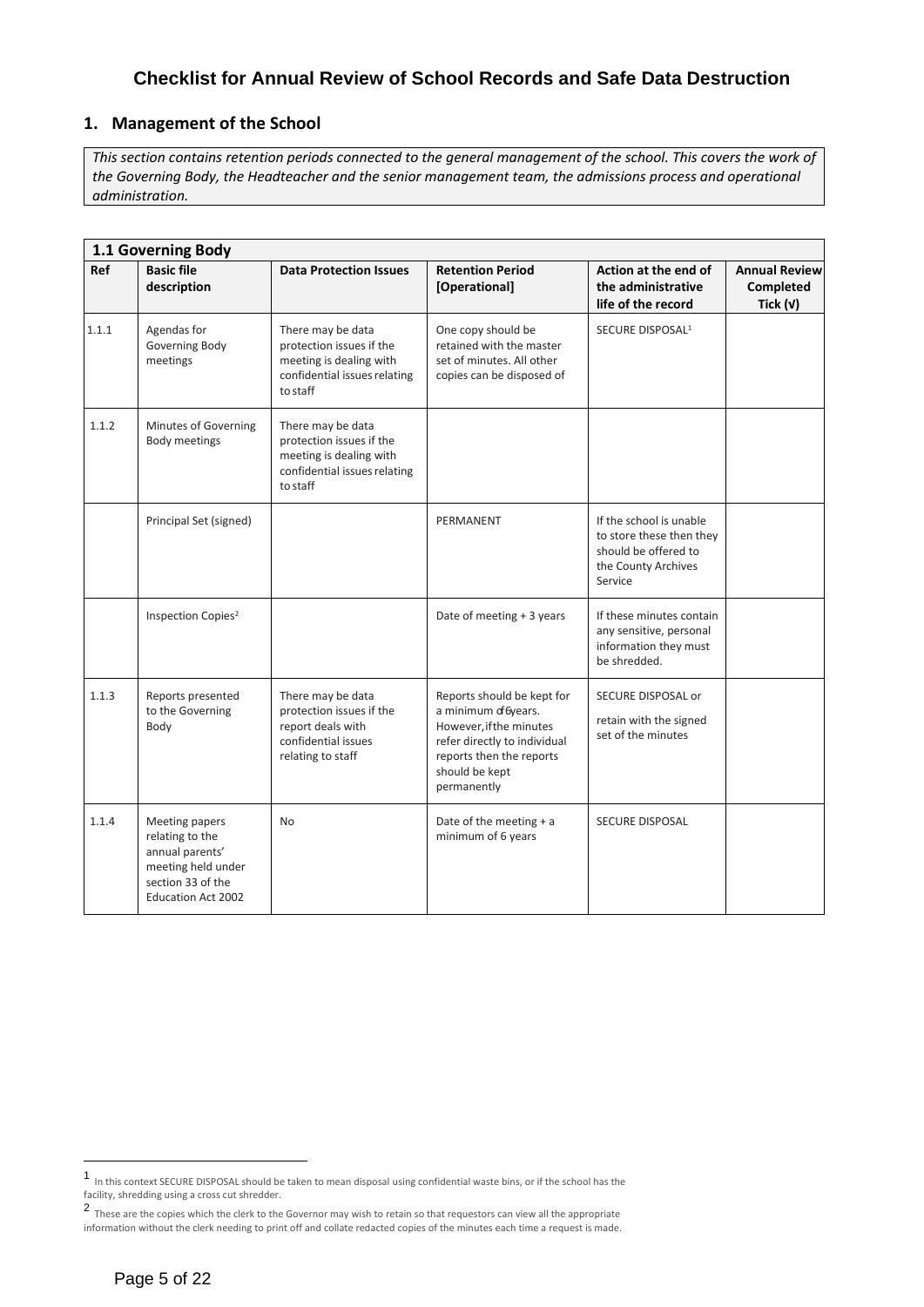|        | 1.1 Governing Body (continued)                                                                                                                               |                               |                                                                                                                                                   |                                                                                                                                                        |                                               |
|--------|--------------------------------------------------------------------------------------------------------------------------------------------------------------|-------------------------------|---------------------------------------------------------------------------------------------------------------------------------------------------|--------------------------------------------------------------------------------------------------------------------------------------------------------|-----------------------------------------------|
| Ref    | <b>Basic file</b><br>description                                                                                                                             | <b>Data Protection Issues</b> | <b>Retention Period</b><br>[Operational]                                                                                                          | Action at the end of<br>the administrative<br>life of the record                                                                                       | <b>Annual Review</b><br>Completed<br>Tick (v) |
| 1.1.5  | Instruments of<br>Government including<br>Articles of Association                                                                                            | No                            | PERMANENT                                                                                                                                         | These should be<br>retained in the school<br>whilst the school is<br>open and then offered<br>to County Archives<br>Service when the<br>school closes. |                                               |
| 1.1.6  | Trusts and<br>Endowments<br>managed by the<br>Governing Body                                                                                                 | No                            | PERMANENT                                                                                                                                         | These should be<br>retained in the school<br>whilst the school is<br>open and then offered<br>to County Archives<br>Service when the<br>school closes. |                                               |
| 1.1.7  | Action plans created<br>and administered by<br>the Governing Body                                                                                            | No                            | Life of the action plan $+3$<br>years                                                                                                             | SECURE DISPOSAL                                                                                                                                        |                                               |
| 1.1.8  | Policy documents<br>created and<br>administered by the<br>Governing Body                                                                                     | <b>No</b>                     | Life of the policy $+3$ years                                                                                                                     | SECURE DISPOSAL                                                                                                                                        |                                               |
| 1.1.9  | Recordsrelatingto<br>complaintsdealt<br>with by the<br>Governing Body                                                                                        | Yes                           | Date of the resolution of<br>the complaint $+$ a<br>minimum of 6 years then<br>review for further<br>retention in case of<br>contentious disputes | SECURE DISPOSAL                                                                                                                                        |                                               |
| 1.1.10 | <b>Annual Reports</b><br>created under the<br>requirements of the<br>Education (Governor's<br>AnnualReports)<br>(England)<br>(Amendment)<br>Regulations 2002 | <b>No</b>                     | Date of report + 10 years                                                                                                                         | <b>SECURE DISPOSAL</b>                                                                                                                                 |                                               |
| 1.1.11 | Proposals<br>concerning the<br>change of status<br>of a maintained<br>school including<br><b>Specialist Status</b><br>Schools and<br>Academies               | No                            | Date proposal accepted or<br>declined<br>+ 3 years                                                                                                | SECURE DISPOSAL                                                                                                                                        |                                               |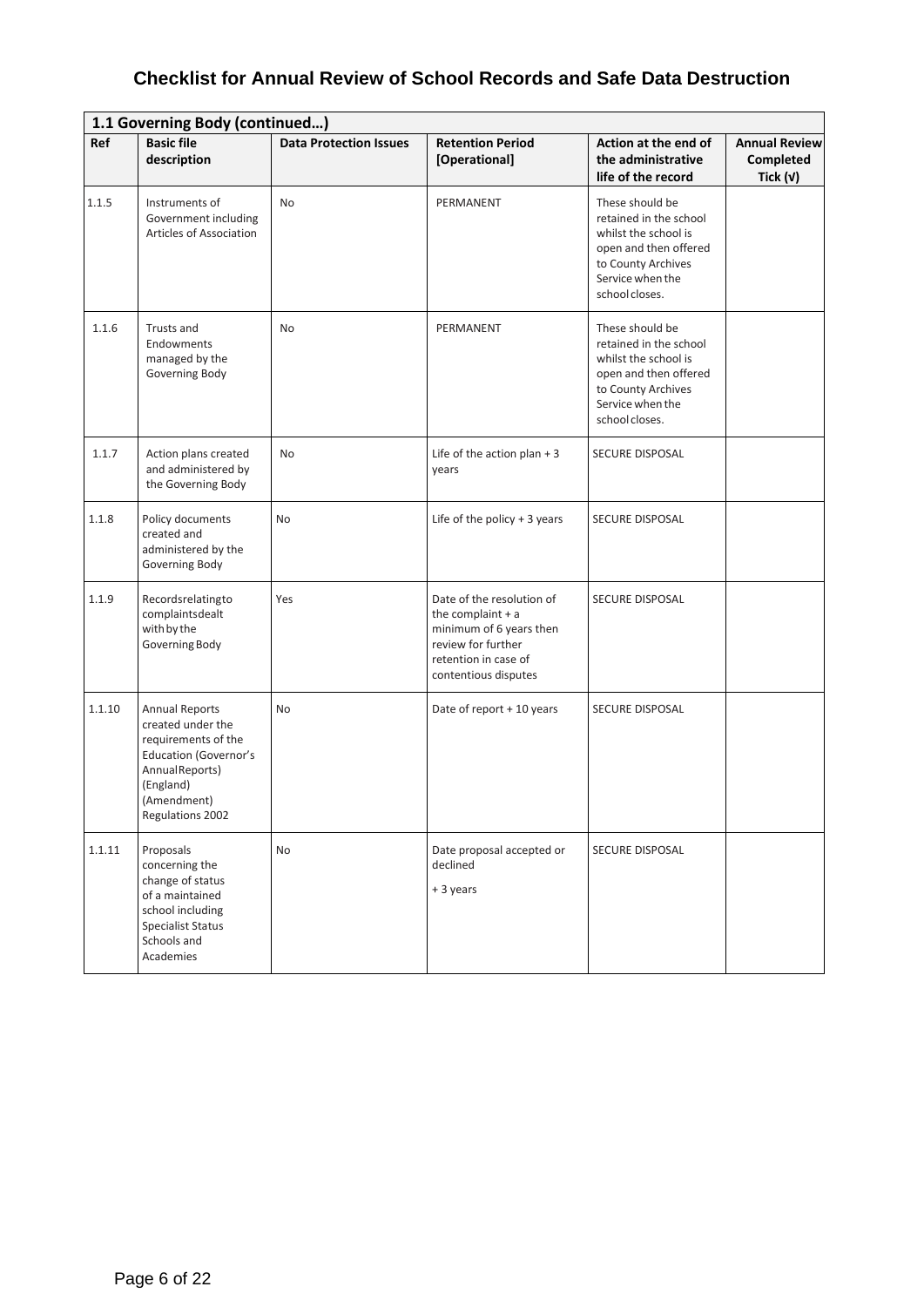|       | 1.2 Head Teacher and Senior Management Team                                                                                                                          |                                                                                                                       |                                                                              |                                                                                                                                       |                                                      |  |  |
|-------|----------------------------------------------------------------------------------------------------------------------------------------------------------------------|-----------------------------------------------------------------------------------------------------------------------|------------------------------------------------------------------------------|---------------------------------------------------------------------------------------------------------------------------------------|------------------------------------------------------|--|--|
| Ref   | <b>Basic file</b><br>description                                                                                                                                     | <b>Data Protection Issues</b>                                                                                         | <b>Retention Period</b><br>[Operational]                                     | Action at the end of<br>the administrative<br>life of the record                                                                      | <b>Annual Review</b><br><b>Completed</b><br>Tick (v) |  |  |
| 1.2.1 | Log books of<br>activity in the<br>school<br>maintained by<br>the Head<br>Teacher                                                                                    | There may be data<br>protection issues if the<br>log book refers to<br>individual pupils or<br>members of staff       | Date of last entry in<br>the book $+ a$<br>minimum of 6 years<br>then review | These could be of<br>permanent<br>historical value<br>and should be<br>offered to the<br>County Archives<br>Service if<br>appropriate |                                                      |  |  |
| 1.2.2 | Minutes of Senior<br>Management Team<br>meetings and the<br>meetings of other<br>internal<br>administrative<br>bodies                                                | There may be data<br>protection issues if the<br>minutes refers to<br>individual pupils or<br>members of staff        | Date of the meeting + 3<br>years then review                                 | SECURE DISPOSAL                                                                                                                       |                                                      |  |  |
| 1.2.3 | Reports created by<br>the Head Teacher<br>or the<br>Management<br>Team                                                                                               | There may be data<br>protection issues if the<br>report refers to individual<br>pupils or members of<br>staff         | Date of the report + a<br>minimum of 3 years then<br>review                  | SECURE DISPOSAL                                                                                                                       |                                                      |  |  |
| 1.2.4 | Records created by<br>head teachers,<br>deputy head<br>teachers, heads of<br>year and other<br>members of staff<br>with administrative<br>responsibilities           | There may be data<br>protection issues if the<br>records refer to individual<br>pupils or members of staff            | Current academic year + 6<br>years then review                               | SECURE DISPOSAL                                                                                                                       |                                                      |  |  |
| 1.2.5 | Correspondence<br>created by head<br>teachers, deputy<br>head teachers,<br>heads of year and<br>other members of<br>staff with<br>administrative<br>responsibilities | There may be data<br>protection issues if the<br>correspondence refers to<br>individual pupils or<br>members of staff | Date of correspondence + 3<br>years then review                              | <b>SECURE DISPOSAL</b>                                                                                                                |                                                      |  |  |
| 1.2.6 | Professional<br>Development Plans                                                                                                                                    | Yes                                                                                                                   | Life of the plan $+6$ years                                                  | SECURE DISPOSAL                                                                                                                       |                                                      |  |  |
| 1.2.7 | School Development<br>Plans                                                                                                                                          | No                                                                                                                    | Life of the plan $+3$ years                                                  | SECURE DISPOSAL                                                                                                                       |                                                      |  |  |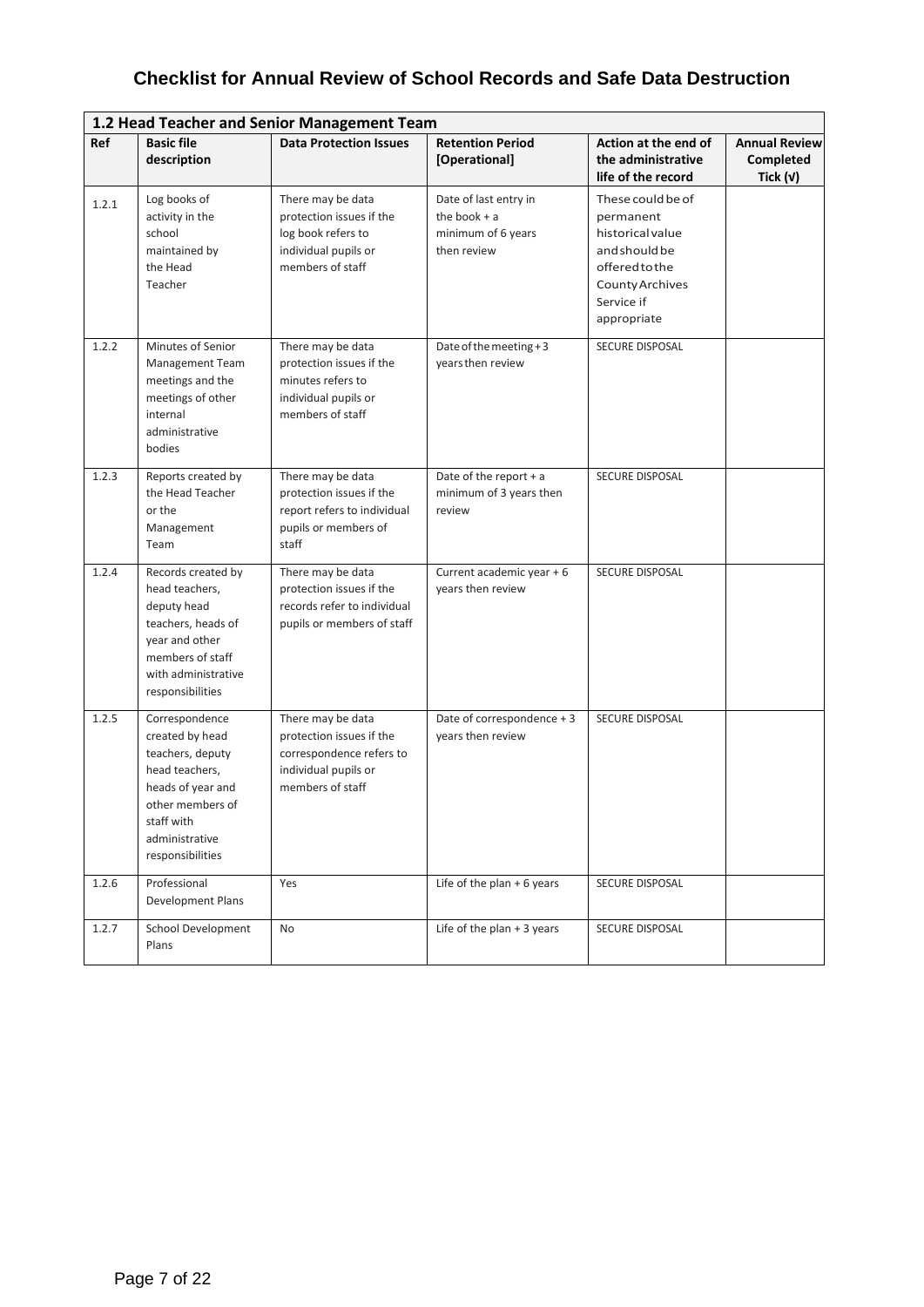|       | <b>1.3 Admissions Process</b>                                                                                           |                               |                                                                                                                                                          |                                                                                                                                                                                                                 |                                                        |
|-------|-------------------------------------------------------------------------------------------------------------------------|-------------------------------|----------------------------------------------------------------------------------------------------------------------------------------------------------|-----------------------------------------------------------------------------------------------------------------------------------------------------------------------------------------------------------------|--------------------------------------------------------|
| Ref   | <b>Basic file</b><br>description                                                                                        | <b>Data Protection Issues</b> | <b>Retention Period</b><br>[Operational]                                                                                                                 | Action at the end of<br>the administrative<br>life of the record                                                                                                                                                | <b>Annual Review</b><br><b>Completed</b><br>Tick $(v)$ |
| 1.3.1 | All records relating to<br>the creation and<br>implementation of the<br>School Admissions'<br>Policy                    | No                            | Life of the policy $+3$ years<br>then review                                                                                                             | SECURE DISPOSAL                                                                                                                                                                                                 |                                                        |
| 1.3.2 | Admissions - if<br>the admission is<br>successful                                                                       | Yes                           | Date of admission + 1 year                                                                                                                               | SECURE DISPOSAL                                                                                                                                                                                                 |                                                        |
| 1.3.3 | Admissions - if the<br>appeal is unsuccessful                                                                           | Yes                           | Resolution of case + 1 year                                                                                                                              | SECURE DISPOSAL                                                                                                                                                                                                 |                                                        |
| 1.3.4 | Register of Admissions                                                                                                  | Yes                           | Every entry in the admission<br>register must be preserved<br>for a period of three years<br>after the date on which the<br>entry was made. <sup>3</sup> | <b>REVIEW</b><br>Schools may wish to<br>consider keeping the<br>admission register<br>permanently as<br>often schoolsreceive<br>enquiriesfrompast<br>pupilsto confirm the<br>dates they attended<br>the school. |                                                        |
| 1.3.5 | Admissions - Secondary<br>Schools - Casual                                                                              | Yes                           | Current year + 1 year                                                                                                                                    | SECURE DISPOSAL                                                                                                                                                                                                 |                                                        |
| 1.3.6 | Proofs of address<br>supplied by parents<br>as part of the<br>admissions process                                        | Yes                           | Current year + 1 year                                                                                                                                    | SECURE DISPOSAL                                                                                                                                                                                                 |                                                        |
| 1.3.7 | Supplementary<br>Information form<br>including additional<br>information such as<br>religion, medical<br>conditions etc | Yes                           |                                                                                                                                                          |                                                                                                                                                                                                                 |                                                        |
|       | For successful<br>admissions                                                                                            |                               | This information should be<br>added to the pupil file                                                                                                    | SECURE DISPOSAL                                                                                                                                                                                                 |                                                        |
|       | For unsuccessful<br>admissions                                                                                          |                               | Until appeals process<br>completed                                                                                                                       | <b>SECURE DISPOSAL</b>                                                                                                                                                                                          |                                                        |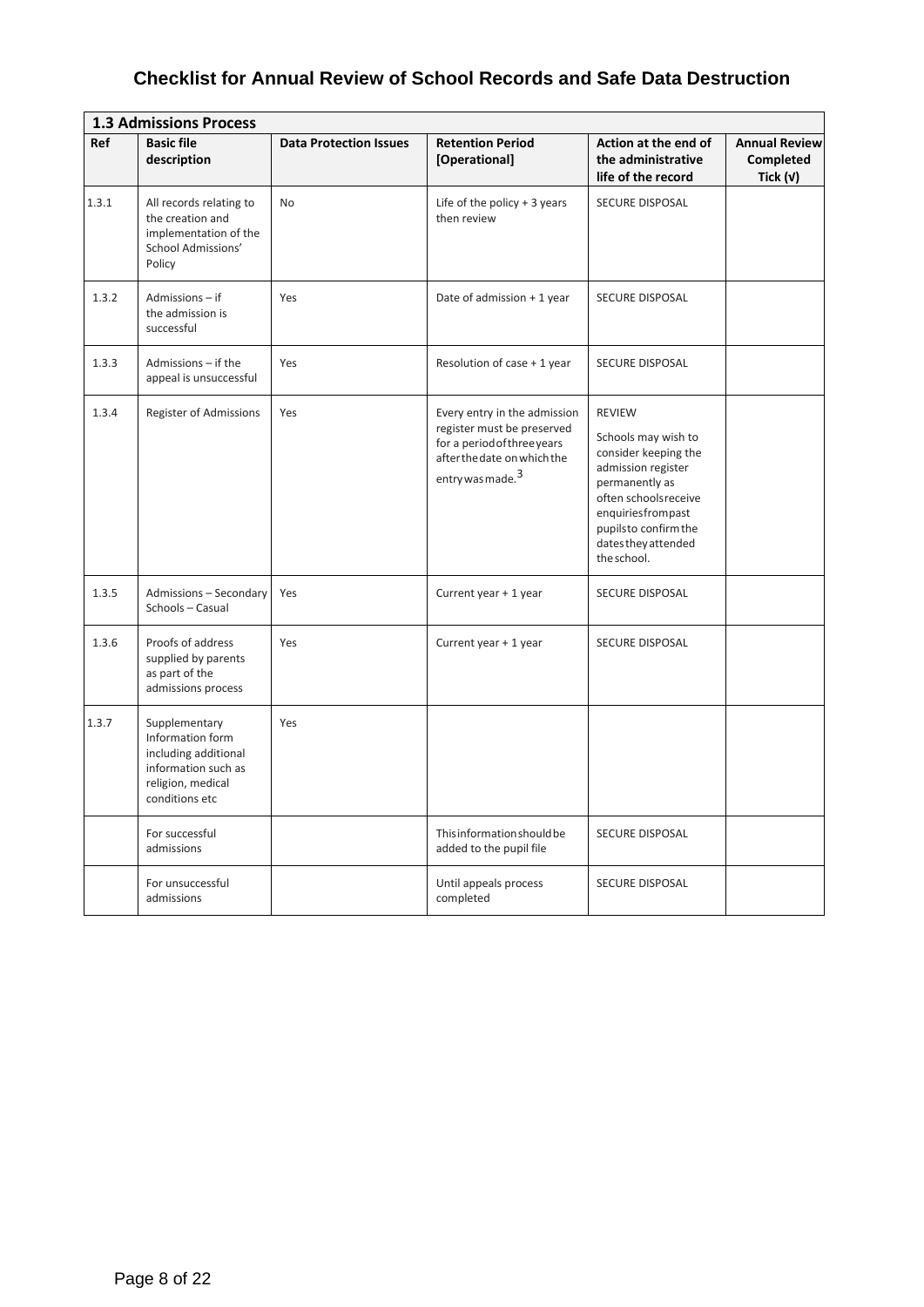|       | 1.4 Operational Administration                                                                                                       |                               |                                              |                                                                  |                                                 |  |  |
|-------|--------------------------------------------------------------------------------------------------------------------------------------|-------------------------------|----------------------------------------------|------------------------------------------------------------------|-------------------------------------------------|--|--|
| Ref   | <b>Basic file</b><br>description                                                                                                     | <b>Data Protection Issues</b> | <b>Retention Period</b><br>[Operational]     | Action at the end of<br>the administrative<br>life of the record | <b>Annual Review</b><br>Completed<br>Tick $(v)$ |  |  |
| 1.4.1 | General file series                                                                                                                  | <b>No</b>                     | Current year + 5 years then<br><b>REVIEW</b> | SECURE DISPOSAL                                                  |                                                 |  |  |
| 1.4.2 | Records relating to<br>thecreation and<br>publication of the<br>schoolbrochureor<br>prospectus                                       | <b>No</b>                     | Current year + 3 years                       | STANDARD DISPOSAL                                                |                                                 |  |  |
| 1.4.3 | Records relating to<br>the creation and<br>distribution of<br>circularstostaff,<br>parentsorpupils                                   | <b>No</b>                     | Current year + 1 year                        | STANDARD DISPOSAL                                                |                                                 |  |  |
| 1.4.4 | Newsletters and<br>other items with a<br>short operational<br>use                                                                    | <b>No</b>                     | Current year + 1 year                        | STANDARD DISPOSAL                                                |                                                 |  |  |
| 1.4.5 | Visitors' Books and<br>Signing in Sheets                                                                                             | Yes                           | Current year + 6 years then<br><b>REVIEW</b> | SECURE DISPOSAL                                                  |                                                 |  |  |
| 1.4.6 | Records relating<br>to the creation<br>and<br>management of<br>ParentTeacher<br>Associations<br>and/or Old<br>Pupils<br>Associations | <b>No</b>                     | Current year + 6 years then<br><b>REVIEW</b> | <b>SECURE DISPOSAL</b>                                           |                                                 |  |  |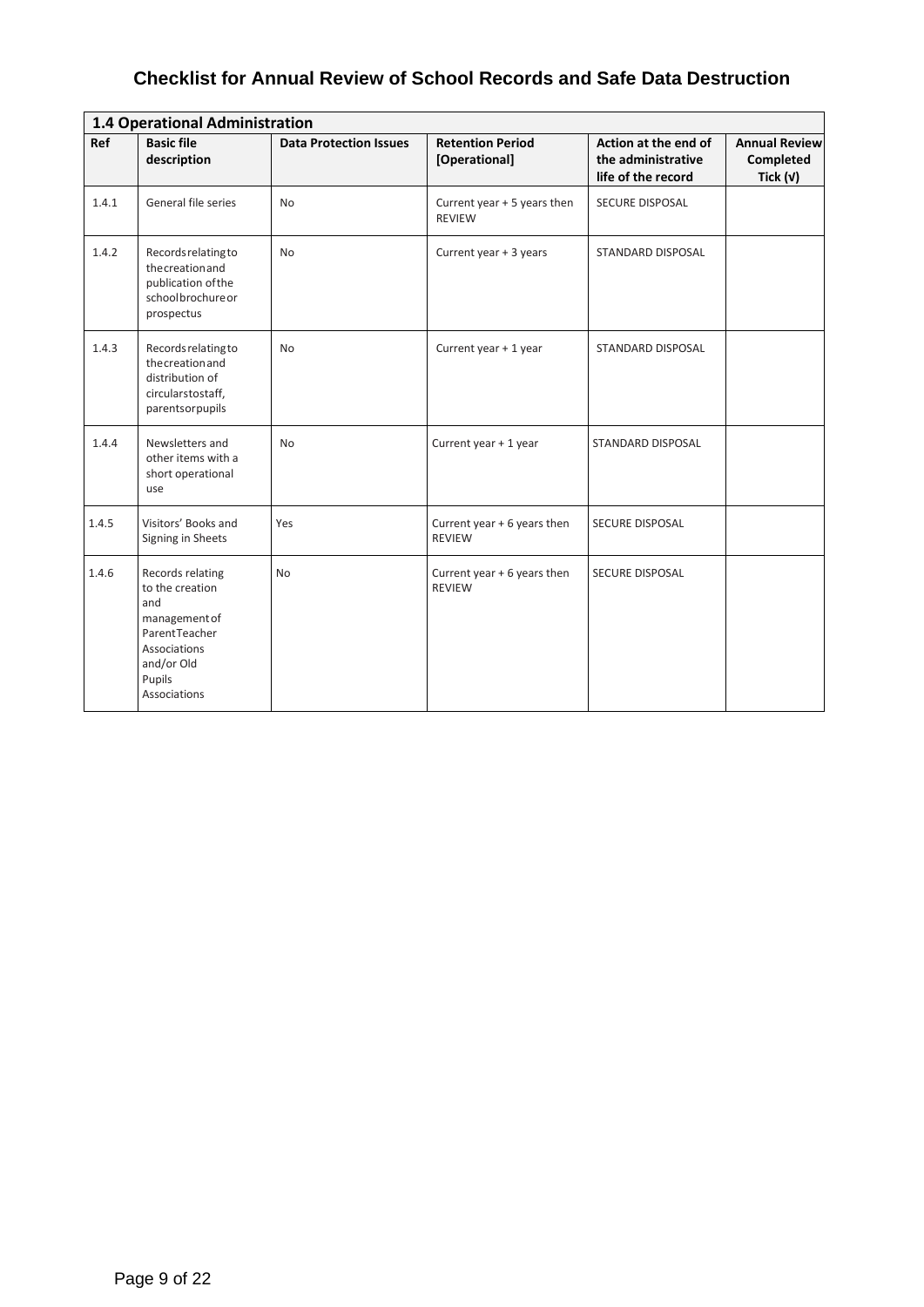#### <span id="page-10-0"></span>**2. Human Resources**

*This section deals with all matters of Human Resources management within the school.*

|       | 2.1 Recruitment                                                                                                           |                               |                                                                                                                                                                                                                                                                           |                                                                  |                                                 |  |  |
|-------|---------------------------------------------------------------------------------------------------------------------------|-------------------------------|---------------------------------------------------------------------------------------------------------------------------------------------------------------------------------------------------------------------------------------------------------------------------|------------------------------------------------------------------|-------------------------------------------------|--|--|
| Ref   | <b>Basic file</b><br>description                                                                                          | <b>Data Protection Issues</b> | <b>Retention Period</b><br>[Operational]                                                                                                                                                                                                                                  | Action at the end of<br>the administrative<br>life of the record | <b>Annual Review</b><br>Completed<br>Tick $(v)$ |  |  |
| 2.1.1 | All records leading<br>up to the<br>appointment of a<br>new headteacher                                                   | Yes                           | Date of appointment + 6<br>years                                                                                                                                                                                                                                          | SECURE DISPOSAL                                                  |                                                 |  |  |
| 2.1.2 | All records leading<br>up to the<br>appointment of a<br>new member of<br>staff - unsuccessful<br>candidates               | Yes                           | Date of appointment of<br>successful candidate + 6<br>months                                                                                                                                                                                                              | <b>SECURE DISPOSAL</b>                                           |                                                 |  |  |
| 2.13  | All records leading<br>up to the<br>appointment of a<br>new member of<br>staff - successful<br>candidate                  | Yes                           | All the relevant<br>information should be<br>added to the staff<br>personal file (see below)<br>andallotherinformation<br>retained for 6 months                                                                                                                           | SECURE DISPOSAL                                                  |                                                 |  |  |
| 2.1.4 | Pre-employment<br>vetting information<br>- DBS Checks                                                                     | No                            | The school does not have<br>to keep copies of DBS<br>certificates. If the school<br>does so the copy must<br>NOT be retained for<br>more than 6 months                                                                                                                    |                                                                  |                                                 |  |  |
| 2.1.5 | Proofs of identity<br>collected as part of<br>the process of<br>checking<br>"portable"<br>enhanced DBS<br>disclosure      | Yes                           | Where possible these<br>should be checked, and a<br>note kept of what was<br>seen and what has been<br>checked. If it is felt<br>necessary to keep copy<br>documentation, then<br>this should be placed on<br>the member of staff's<br>personal file                      |                                                                  |                                                 |  |  |
| 2.1.6 | Pre-employment<br>vetting information<br>- Evidence proving<br>the right to work in<br>the United<br>Kingdom <sup>4</sup> | Yes                           | Where possible these<br>documents should be<br>added to the Staff<br>Personal File [see below],<br>but if they are kept<br>separately then the<br>Home Office requires<br>that the documents are<br>kept for termination of<br>Employment plus not<br>less than two years |                                                                  |                                                 |  |  |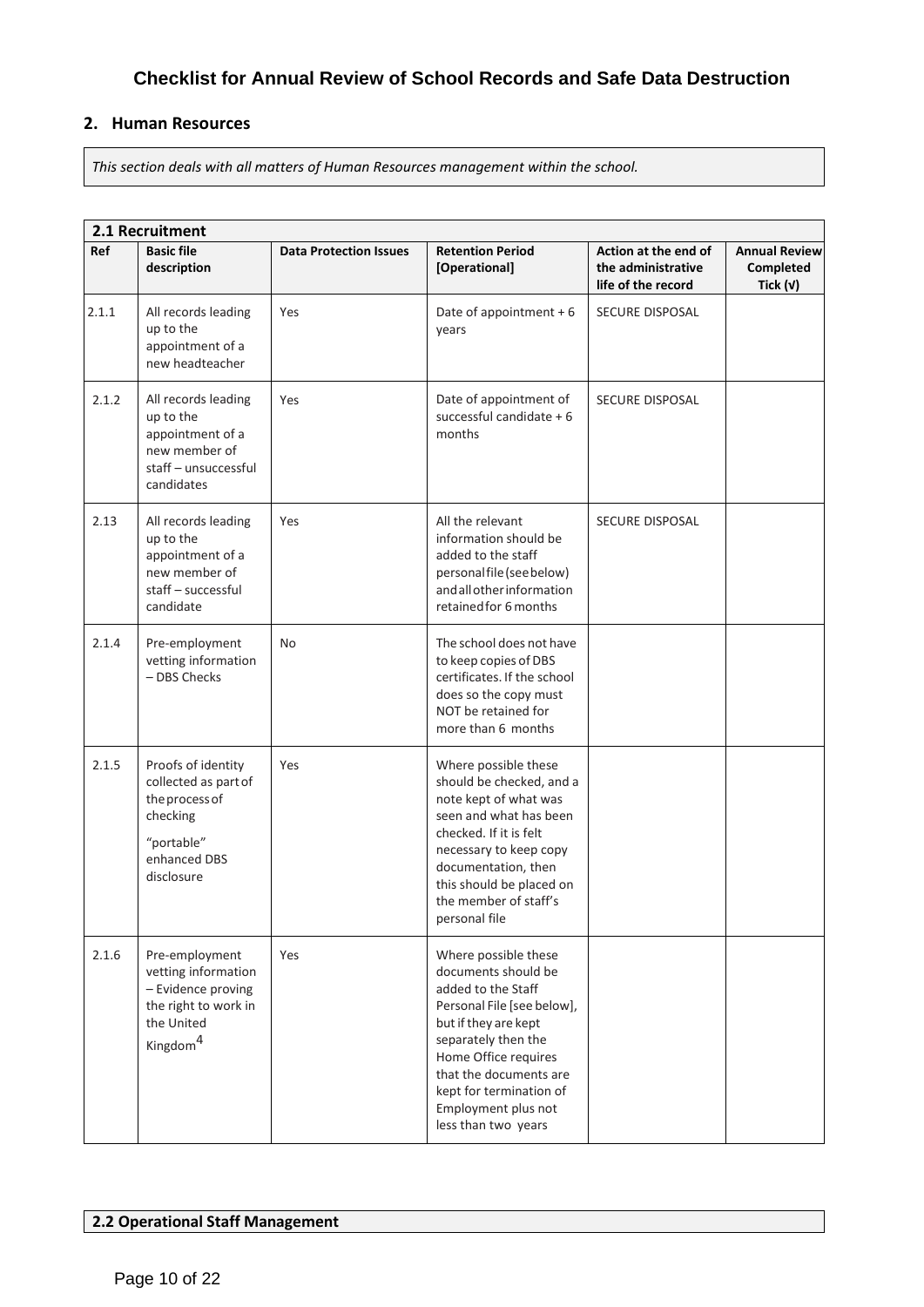| Ref   | <b>Basic file</b><br>description        | <b>Data Protection Issues</b> | <b>Retention Period</b><br>[Operational] | Action at the end of<br>the administrative<br>life of the record | <b>Annual Review</b><br>Completed<br>Tick $(v)$ |
|-------|-----------------------------------------|-------------------------------|------------------------------------------|------------------------------------------------------------------|-------------------------------------------------|
| 2.2.1 | Staff Personal File                     | Yes                           | Termination of<br>Employment $+6$ years  | <b>SECURE DISPOSAL</b>                                           |                                                 |
| 2.2.2 | <b>Timesheets</b>                       | Yes                           | Current year + 6 years                   | <b>SECURE DISPOSAL</b>                                           |                                                 |
| 2.2.3 | Annual appraisal/<br>assessment records | Yes                           | Current year + 5 years                   | <b>SECURE DISPOSAL</b>                                           |                                                 |

|       | 2.3 Management of Disciplinary and Grievance Processes                                                                                    |                               |                                                                                                                                                                                                                                                                                                                                         |                                                                                                                       |                                                 |  |  |
|-------|-------------------------------------------------------------------------------------------------------------------------------------------|-------------------------------|-----------------------------------------------------------------------------------------------------------------------------------------------------------------------------------------------------------------------------------------------------------------------------------------------------------------------------------------|-----------------------------------------------------------------------------------------------------------------------|-------------------------------------------------|--|--|
| Ref   | <b>Basic file</b><br>description                                                                                                          | <b>Data Protection Issues</b> | <b>Retention Period</b><br>[Operational]                                                                                                                                                                                                                                                                                                | Action at the end of<br>the administrative<br>life of the record                                                      | <b>Annual Review</b><br>Completed<br>Tick $(v)$ |  |  |
| 2.3.1 | Allegation of a child<br>protection nature<br>against a member of<br>staff including<br>where the allegation<br>is unfounded <sup>5</sup> | Yes                           | Until the person's normal<br>retirement age or 10<br>years from the date of the<br>allegation whichever is<br>the longer then REVIEW.<br>Note allegations that are<br>found to be malicious<br>should be removed from<br>personnel files. If found<br>they are to be kept on the<br>file and a copy provided<br>to the person concerned | <b>SECURE DISPOSAL</b><br>These records must be<br>shredded                                                           |                                                 |  |  |
| 2.3.2 | Disciplinary<br>Proceedings                                                                                                               | Yes                           |                                                                                                                                                                                                                                                                                                                                         |                                                                                                                       |                                                 |  |  |
|       | oral warning                                                                                                                              |                               | Date of warning + 6<br>months                                                                                                                                                                                                                                                                                                           | <b>SECURE DISPOSAL</b><br>[If warnings are placed<br>on personal files, then<br>they must be weeded<br>from the file] |                                                 |  |  |
|       | written warning-<br>level 1                                                                                                               |                               | Date of warning + 6<br>months                                                                                                                                                                                                                                                                                                           |                                                                                                                       |                                                 |  |  |
|       | written warning-<br>level 2                                                                                                               |                               | Date of warning + 12<br>months                                                                                                                                                                                                                                                                                                          |                                                                                                                       |                                                 |  |  |
|       | final warning                                                                                                                             |                               | Date of warning + 18<br>months                                                                                                                                                                                                                                                                                                          |                                                                                                                       |                                                 |  |  |
|       | case not found                                                                                                                            |                               | If the incident is child<br>protection related, then<br>see above otherwise<br>dispose of at the<br>conclusion of the case                                                                                                                                                                                                              | SECURE DISPOSAL                                                                                                       |                                                 |  |  |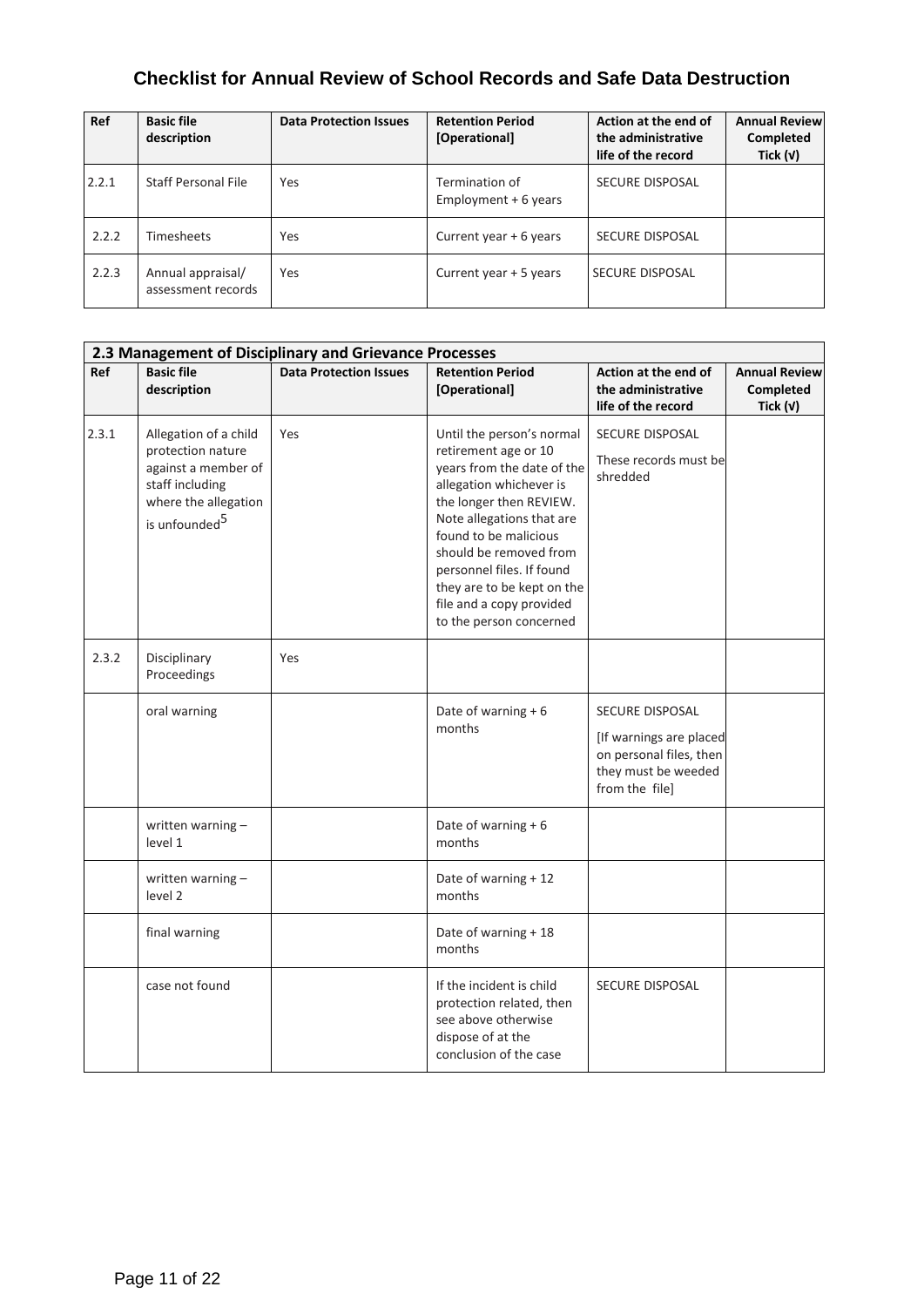|       | 2.4 Health and Safety                                                                                                            |                               |                                                                                                                           |                                                                  |                                                 |  |  |
|-------|----------------------------------------------------------------------------------------------------------------------------------|-------------------------------|---------------------------------------------------------------------------------------------------------------------------|------------------------------------------------------------------|-------------------------------------------------|--|--|
| Ref   | <b>Basic file</b><br>description                                                                                                 | <b>Data Protection Issues</b> | <b>Retention Period</b><br>[Operational]                                                                                  | Action at the end of<br>the administrative<br>life of the record | <b>Annual Review</b><br>Completed<br>Tick $(v)$ |  |  |
| 2.4.1 | Health and Safety<br><b>Policy Statements</b>                                                                                    | No                            | Life of policy $+3$ years                                                                                                 | <b>SECURE DISPOSAL</b>                                           |                                                 |  |  |
| 2.4.2 | Health and Safety Risk<br>Assessments                                                                                            | <b>No</b>                     | Life of risk assessment $+3$<br>years                                                                                     | SECURE DISPOSAL                                                  |                                                 |  |  |
| 2.4.3 | Recordsrelatingto<br>accident/injury atwork                                                                                      | Yes                           | Date of incident + 12 years<br>In the case of serious<br>accidents, a further retention<br>period will need to be applied | SECURE DISPOSAL                                                  |                                                 |  |  |
| 2.4.4 | <b>Accident Reporting</b>                                                                                                        | Yes                           |                                                                                                                           |                                                                  |                                                 |  |  |
|       | Adults                                                                                                                           |                               | Date of the incident + 6 years                                                                                            | SECURE DISPOSAL                                                  |                                                 |  |  |
|       | Children                                                                                                                         |                               | DOB of the child + 25 years                                                                                               | SECURE DISPOSAL                                                  |                                                 |  |  |
| 2.4.5 | <b>Control of Substances</b><br>Hazardous to Health<br>(COSHH)                                                                   | <b>No</b>                     | Current year + 40 years                                                                                                   | SECURE DISPOSAL                                                  |                                                 |  |  |
| 2.4.6 | Process of monitoring<br>of areas where<br>employees and<br>persons are likely to<br>have become in<br>contact with asbestos     | <b>No</b>                     | Last action + 40 years                                                                                                    | <b>SECURE DISPOSAL</b>                                           |                                                 |  |  |
| 2.4.7 | Process of<br>monitoring of areas<br>where employees<br>and persons are<br>likely to have<br>become in contact<br>with radiation | <b>No</b>                     | Last action + 50 years                                                                                                    | <b>SECURE DISPOSAL</b>                                           |                                                 |  |  |
| 2.4.8 | Fire Precautions log<br>books                                                                                                    | <b>No</b>                     | Current year + 6 years                                                                                                    | <b>SECURE DISPOSAL</b>                                           |                                                 |  |  |

| <b>2.4 Payroll and Pensions</b> |                                                                                                                        |                               |                                          |                                                                  |                                                 |  |  |  |
|---------------------------------|------------------------------------------------------------------------------------------------------------------------|-------------------------------|------------------------------------------|------------------------------------------------------------------|-------------------------------------------------|--|--|--|
| Ref                             | <b>Basic file</b><br>description                                                                                       | <b>Data Protection Issues</b> | <b>Retention Period</b><br>[Operational] | Action at the end of<br>the administrative<br>life of the record | <b>Annual Review</b><br>Completed<br>Tick $(v)$ |  |  |  |
| 2.5.1                           | Maternity pay records                                                                                                  | Yes                           | Current year + 3 years                   | <b>SECURE DISPOSAL</b>                                           |                                                 |  |  |  |
| 2.5.2                           | Records<br>held<br>under<br><b>Benefits</b><br>Retirement<br>(Information<br>Schemes<br>Regulations<br>Powers)<br>1995 | Yes                           | Current year + 6 years                   | SECURE DISPOSAL                                                  |                                                 |  |  |  |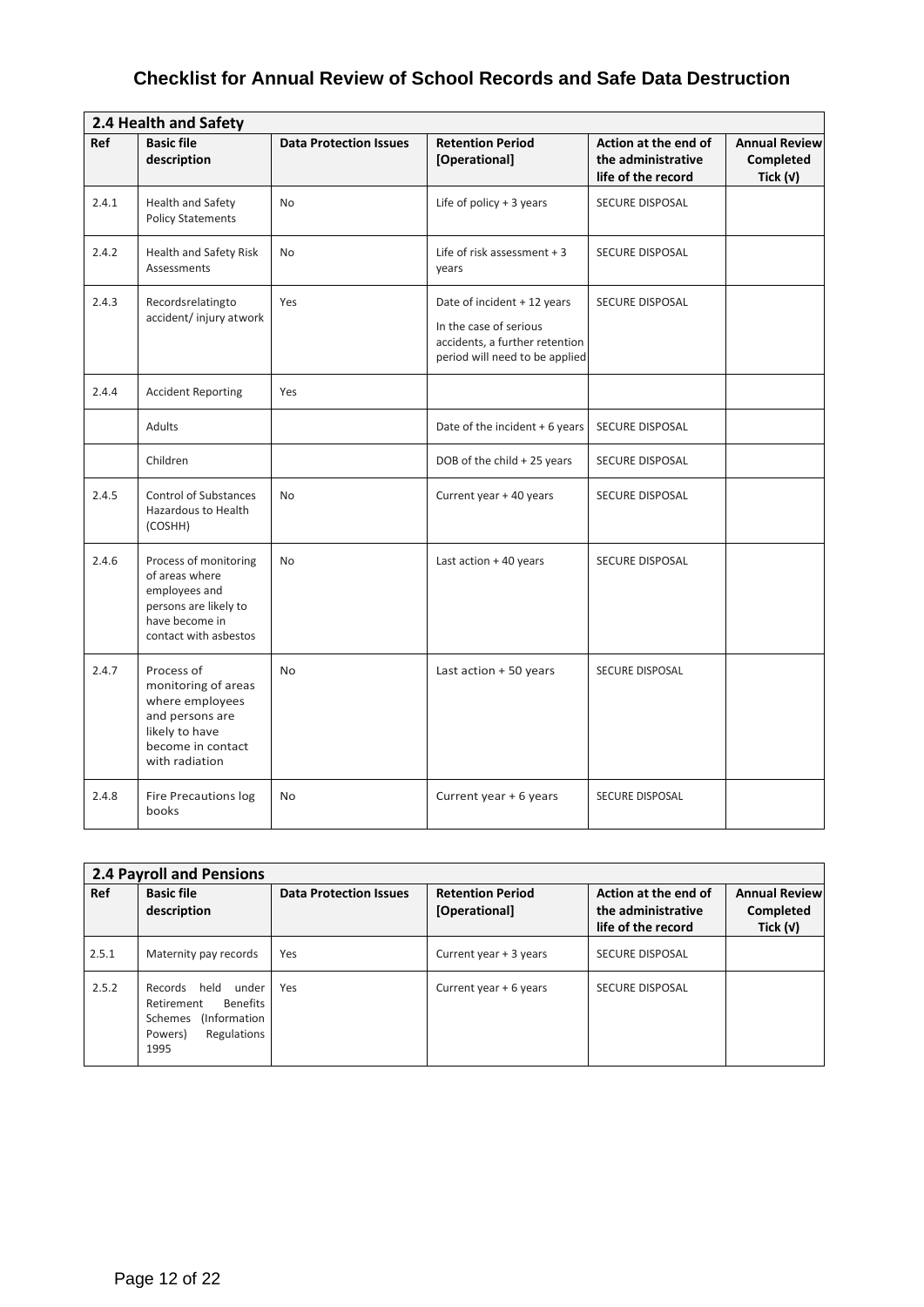#### <span id="page-13-0"></span>**3. Financial Management of the School**

*This section deals with all aspects of the financial management of the school including the administration of school meals*

| 3.1 Risk Management and Insurance |                                               |                               |                                          |                                                                  |                                                 |  |  |
|-----------------------------------|-----------------------------------------------|-------------------------------|------------------------------------------|------------------------------------------------------------------|-------------------------------------------------|--|--|
| <b>Ref</b>                        | <b>Basic file</b><br>description              | <b>Data Protection Issues</b> | <b>Retention Period</b><br>[Operational] | Action at the end of<br>the administrative<br>life of the record | <b>Annual Review</b><br>Completed<br>Tick $(v)$ |  |  |
| 3.1.1                             | Employer's Liability<br>Insurance Certificate | N <sub>0</sub>                | Closure of the school $+40$<br>years     | <b>SECURE DISPOSAL</b>                                           |                                                 |  |  |

| 3.2 Asset Management |                                               |                               |                                          |                                                                  |                                                 |  |  |
|----------------------|-----------------------------------------------|-------------------------------|------------------------------------------|------------------------------------------------------------------|-------------------------------------------------|--|--|
| Ref                  | <b>Basic file</b><br>description              | <b>Data Protection Issues</b> | <b>Retention Period</b><br>[Operational] | Action at the end of<br>the administrative<br>life of the record | <b>Annual Review</b><br>Completed<br>Tick $(v)$ |  |  |
| 3.2.1                | Inventories of furniture<br>and equipment     | No                            | Current year $+6$ years                  | <b>SECURE DISPOSAL</b>                                           |                                                 |  |  |
| 3.2.2                | Burglary, theft and<br>vandalism report forms | <b>No</b>                     | Current year $+6$ years                  | SECURE DISPOSAL                                                  |                                                 |  |  |

|       | 3.3 Accounts and Statements including Budget Management                                                                                             |                               |                                                            |                                                                  |                                                 |  |  |  |
|-------|-----------------------------------------------------------------------------------------------------------------------------------------------------|-------------------------------|------------------------------------------------------------|------------------------------------------------------------------|-------------------------------------------------|--|--|--|
| Ref   | <b>Basic file</b><br>description                                                                                                                    | <b>Data Protection Issues</b> | <b>Retention Period</b><br>[Operational]                   | Action at the end of<br>the administrative<br>life of the record | <b>Annual Review</b><br>Completed<br>Tick $(v)$ |  |  |  |
| 3.3.1 | <b>Annual Accounts</b>                                                                                                                              | <b>No</b>                     | Current year + 6 years                                     | STANDARD DISPOSAL                                                |                                                 |  |  |  |
| 3.3.2 | Loans and grants<br>managed by the school                                                                                                           | <b>No</b>                     | Date of last payment on the<br>loan + 12 years then REVIEW | SECURE DISPOSAL                                                  |                                                 |  |  |  |
| 3.3.3 | Student Grant<br>applications                                                                                                                       | Yes                           | Current year + 3 years                                     | <b>SECURE DISPOSAL</b>                                           |                                                 |  |  |  |
| 3.3.4 | All records relating to the<br>creation and<br>management of<br>budgets including the<br><b>Annual Budget</b><br>statement and<br>background papers | <b>No</b>                     | Life of the budget $+3$ years                              | <b>SECURE DISPOSAL</b>                                           |                                                 |  |  |  |
| 3.3.5 | Invoices, receipts, order<br>books and requisitions,<br>delivery notices                                                                            | <b>No</b>                     | Current financial year + 6<br>years                        | <b>SECURE DISPOSAL</b>                                           |                                                 |  |  |  |
| 3.3.6 | Records relating to the<br>collection and banking<br>ofmonies                                                                                       | <b>No</b>                     | Current financial year + 6<br>years                        | <b>SECURE DISPOSAL</b>                                           |                                                 |  |  |  |
| 3.3.7 | Records relating to the<br>identification and<br>collection of debt                                                                                 | No                            | Current financial year + 6<br>vears                        | <b>SECURE DISPOSAL</b>                                           |                                                 |  |  |  |

#### **3.4 Contract Management**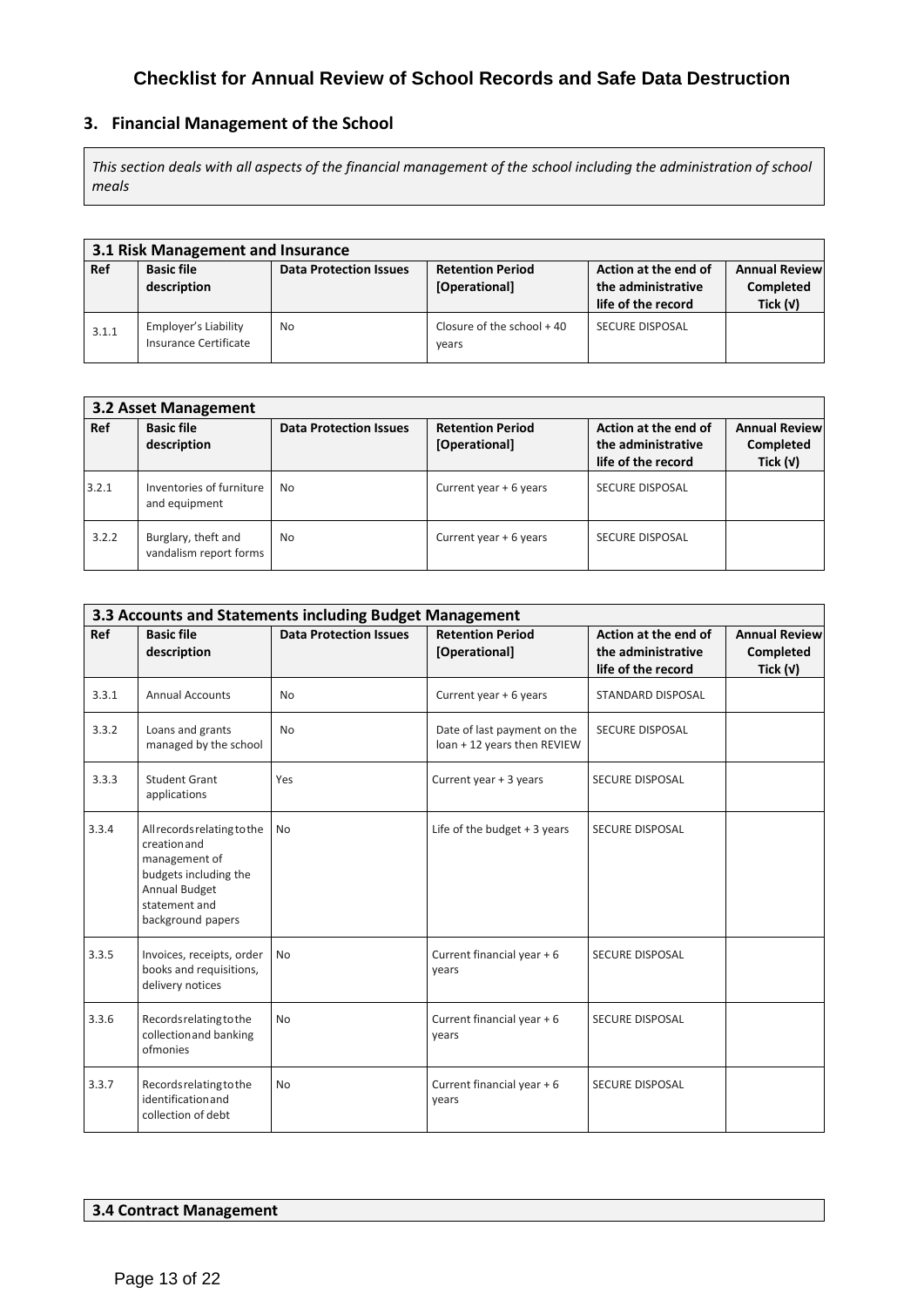| <b>Ref</b> | <b>Basic file</b><br>description                                             | <b>Data Protection Issues</b> | <b>Retention Period</b><br>[Operational]    | Action at the end of<br>the administrative<br>life of the record | <b>Annual Review</b><br>Completed<br>Tick $(v)$ |
|------------|------------------------------------------------------------------------------|-------------------------------|---------------------------------------------|------------------------------------------------------------------|-------------------------------------------------|
| 3.4.1      | All records relating to<br>the management of<br>contracts under seal         | No                            | Last payment on the contract<br>$+12$ years | <b>SECURE DISPOSAL</b>                                           |                                                 |
| 3.4.2      | All records relating to<br>the management of<br>contracts under<br>signature | No                            | Last payment on the contract<br>+6 years    | <b>SECURE DISPOSAL</b>                                           |                                                 |
| 3.4.3      | Records relating to the<br>monitoring of contracts                           | No                            | Current year + 2 years                      | SECURE DISPOSAL                                                  |                                                 |

| 3.5 School Fund |                                       |                               |                                          |                                                                  |                                                 |  |  |
|-----------------|---------------------------------------|-------------------------------|------------------------------------------|------------------------------------------------------------------|-------------------------------------------------|--|--|
| <b>Ref</b>      | <b>Basic file</b><br>description      | <b>Data Protection Issues</b> | <b>Retention Period</b><br>[Operational] | Action at the end of<br>the administrative<br>life of the record | <b>Annual Review</b><br>Completed<br>Tick $(v)$ |  |  |
| 3.5.1           | School Fund - Cheque<br>books         | No                            | Current year + 6 years                   | <b>SECURE DISPOSAL</b>                                           |                                                 |  |  |
| 3.5.2           | School Fund - Paying in<br>books      | No                            | Current year + 6 years                   | <b>SECURE DISPOSAL</b>                                           |                                                 |  |  |
| 3.5.3           | School Fund - Ledger                  | <b>No</b>                     | Current year + 6 years                   | <b>SECURE DISPOSAL</b>                                           |                                                 |  |  |
| 3.5.4           | School Fund - Invoices                | <b>No</b>                     | Current year + 6 years                   | <b>SECURE DISPOSAL</b>                                           |                                                 |  |  |
| 3.5.5           | School Fund - Receipts                | No                            | Current year + 6 years                   | <b>SECURE DISPOSAL</b>                                           |                                                 |  |  |
| 3.5.6           | School Fund - Bank<br>statements      | <b>No</b>                     | Current year + 6 years                   | <b>SECURE DISPOSAL</b>                                           |                                                 |  |  |
| 3.5.7           | School Fund - Journey<br><b>Books</b> | <b>No</b>                     | Current year + 6 years                   | <b>SECURE DISPOSAL</b>                                           |                                                 |  |  |

|       | <b>3.6 School Meals</b>                      |                               |                                          |                                                                  |                                                 |  |  |  |
|-------|----------------------------------------------|-------------------------------|------------------------------------------|------------------------------------------------------------------|-------------------------------------------------|--|--|--|
| Ref   | <b>Basic file</b><br>description             | <b>Data Protection Issues</b> | <b>Retention Period</b><br>[Operational] | Action at the end of<br>the administrative<br>life of the record | <b>Annual Review</b><br>Completed<br>Tick $(v)$ |  |  |  |
| 3.6.1 | Free School Meals<br>Registers               | Yes                           | Current year + 6 years                   | <b>SECURE DISPOSAL</b>                                           |                                                 |  |  |  |
| 3.6.2 | <b>School Meals Registers</b>                | Yes                           | Current year + 3 years                   | SECURE DISPOSAL                                                  |                                                 |  |  |  |
| 3.6.3 | <b>School Meals Summary</b><br><b>Sheets</b> | No                            | Current year + 3 years                   | <b>SECURE DISPOSAL</b>                                           |                                                 |  |  |  |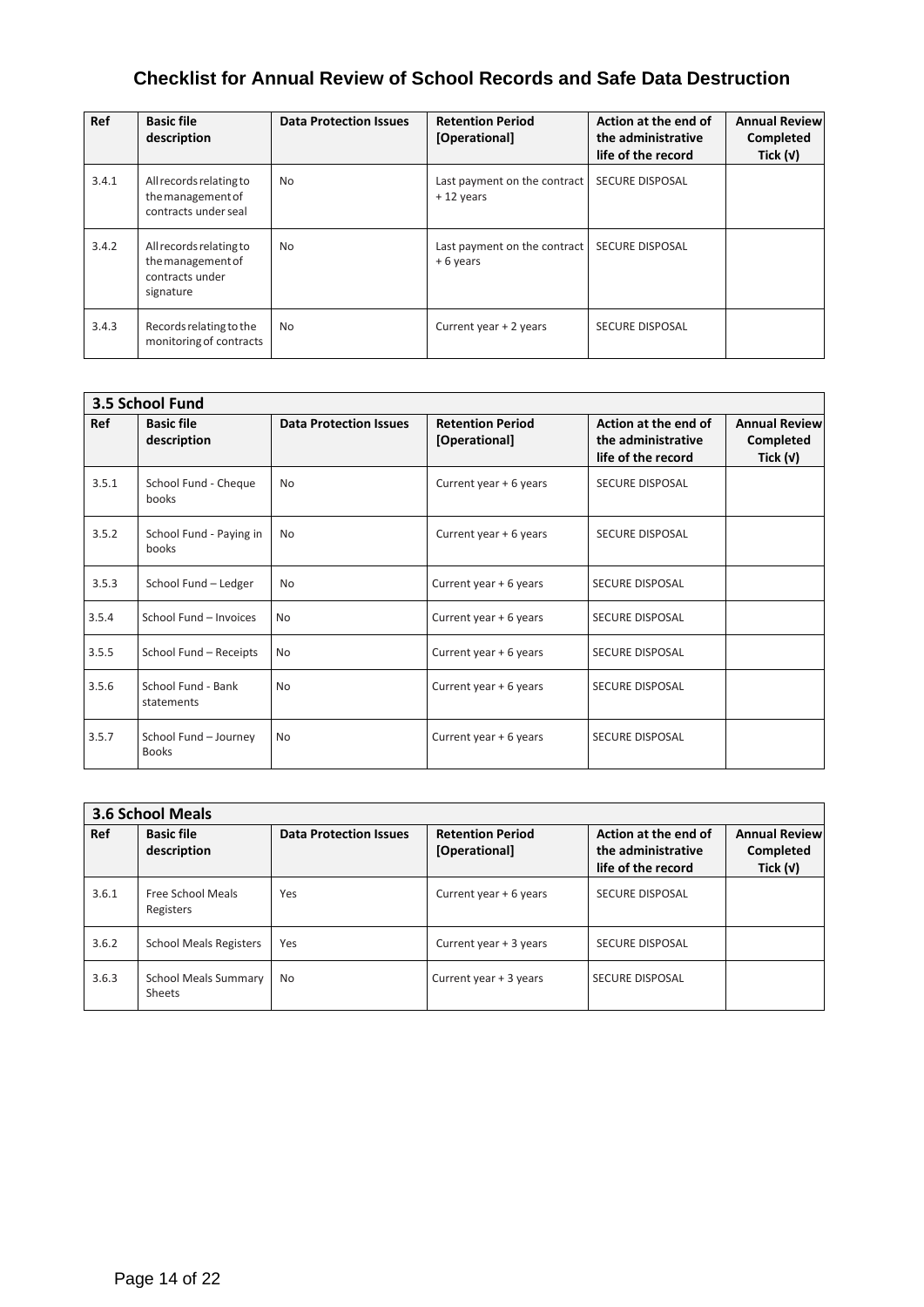## <span id="page-15-0"></span>**4. Property Management**

*This section covers the management of buildings and property.*

|       | 4.1 Property Management                                  |                               |                                                                                                                                                               |                                                                  |                                                 |  |  |  |
|-------|----------------------------------------------------------|-------------------------------|---------------------------------------------------------------------------------------------------------------------------------------------------------------|------------------------------------------------------------------|-------------------------------------------------|--|--|--|
| Ref   | <b>Basic file</b><br>description                         | <b>Data Protection Issues</b> | <b>Retention Period</b><br>[Operational]                                                                                                                      | Action at the end of<br>the administrative<br>life of the record | <b>Annual Review</b><br>Completed<br>Tick $(v)$ |  |  |  |
| 4.1.1 | Title deeds of properties No<br>belonging to the school  |                               | PERMANENT<br>These should follow the<br>property unless the<br>property has been<br>registered with the Land<br>Registry                                      |                                                                  |                                                 |  |  |  |
| 4.1.2 | Plans of property belong No<br>to the school             |                               | These should be retained<br>whilst the building<br>belongs to the school and<br>should be passed onto any<br>new owners if the building<br>is leased or sold. |                                                                  |                                                 |  |  |  |
| 4.1.3 | Leases of property<br>leased by or to the<br>school      | <b>No</b>                     | Expiry of lease + 6 years                                                                                                                                     | <b>SECURE DISPOSAL</b>                                           |                                                 |  |  |  |
| 4.1.4 | Records relating to the<br>letting of school<br>premises | <b>No</b>                     | Current financial year + 6<br>years                                                                                                                           | <b>SECURE DISPOSAL</b>                                           |                                                 |  |  |  |

| 4.2 Maintenance |                                                                                                                                                |                               |                                          |                                                                  |                                                 |  |  |  |
|-----------------|------------------------------------------------------------------------------------------------------------------------------------------------|-------------------------------|------------------------------------------|------------------------------------------------------------------|-------------------------------------------------|--|--|--|
| <b>Ref</b>      | <b>Basic file</b><br>description                                                                                                               | <b>Data Protection Issues</b> | <b>Retention Period</b><br>[Operational] | Action at the end of<br>the administrative<br>life of the record | <b>Annual Review</b><br>Completed<br>Tick $(v)$ |  |  |  |
| 4.2.1           | All records<br>relating to the<br>maintenance of<br>the schoolcarried<br>outby<br>contractors                                                  | <b>No</b>                     | Current year + 6 years                   | <b>SECURE DISPOSAL</b>                                           |                                                 |  |  |  |
| 4.2.2           | All records<br>relating to the<br>maintenance of<br>the school<br>carriedoutby<br>school<br>employees<br>including<br>maintenance<br>log books | <b>No</b>                     | Current year + 6 years                   | SECURE DISPOSAL                                                  |                                                 |  |  |  |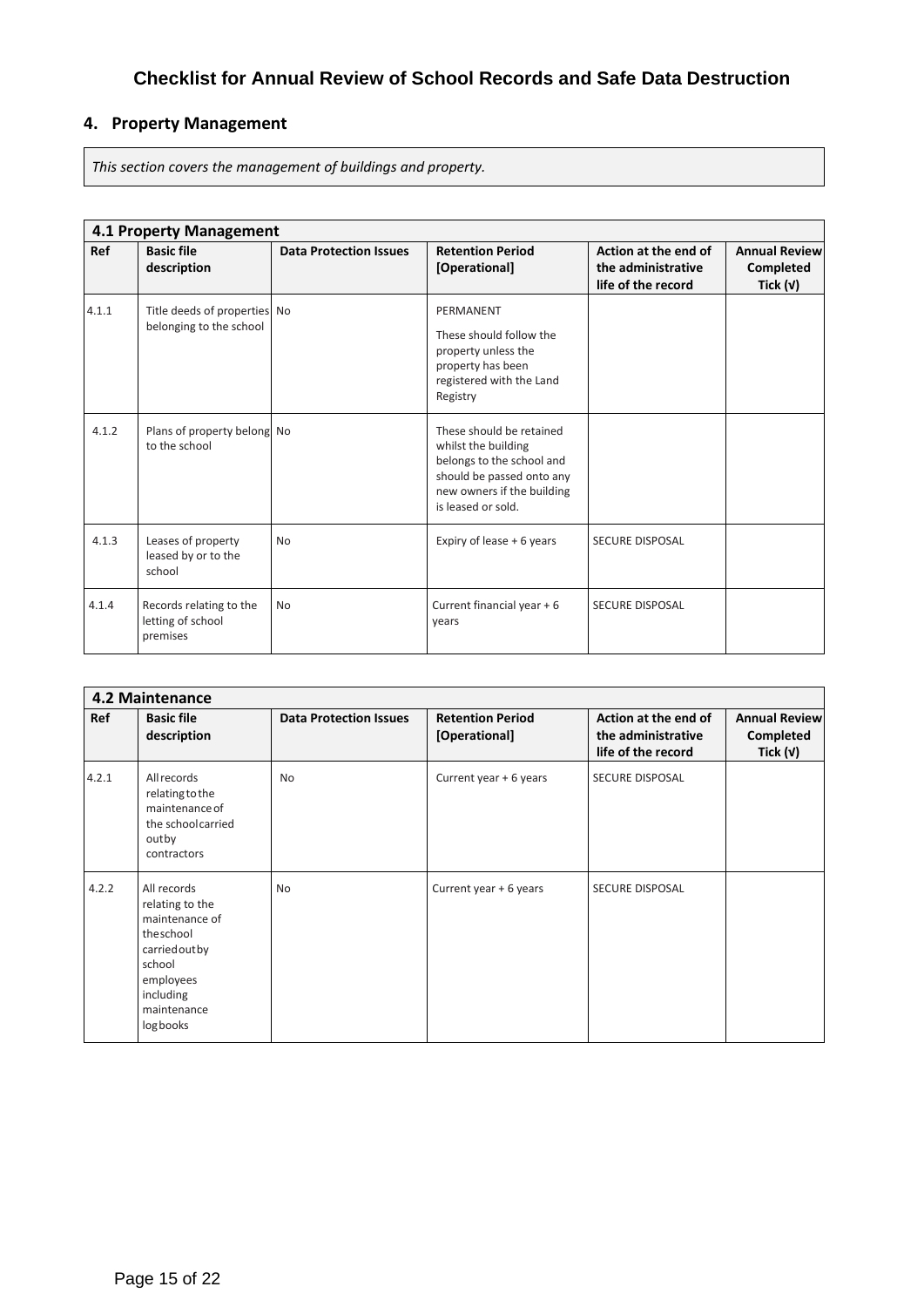#### <span id="page-16-0"></span>**5. Pupil Management**

*This section includes all records which are created during the time a pupil spends at the school. For information about accident reporting see under Health and Safety above*

|       | 5.1 Pupil's Educational Record                                                                                         |                               |                                                                                                                                                                                                                                                                                       |                                                                                               |                                               |  |  |
|-------|------------------------------------------------------------------------------------------------------------------------|-------------------------------|---------------------------------------------------------------------------------------------------------------------------------------------------------------------------------------------------------------------------------------------------------------------------------------|-----------------------------------------------------------------------------------------------|-----------------------------------------------|--|--|
| Ref   | <b>Basic file</b><br>description                                                                                       | <b>Data Protection Issues</b> | <b>Retention Period</b><br>[Operational]                                                                                                                                                                                                                                              | Action at the end of<br>the administrative<br>life of the record                              | <b>Annual Review</b><br>Completed<br>Tick (v) |  |  |
| 5.1.1 | Pupil's Educational<br>Record required by The<br><b>Education (Pupil</b><br>Information) (England)<br>Regulations 2005 | Yes                           |                                                                                                                                                                                                                                                                                       |                                                                                               |                                               |  |  |
|       | Primary                                                                                                                |                               | whilst the child<br>Retain<br>remains at the primary<br>school                                                                                                                                                                                                                        | The file should follow<br>the pupil when he/she<br>leaves the primary<br>school. <sup>3</sup> |                                               |  |  |
|       | Secondary                                                                                                              |                               | Date of Birth of the pupil<br>+25 years                                                                                                                                                                                                                                               | SECURE DISPOSAL                                                                               |                                               |  |  |
| 5.1.2 | Examination Results-<br><b>Pupil Copies</b>                                                                            | Yes                           |                                                                                                                                                                                                                                                                                       |                                                                                               |                                               |  |  |
|       | Public                                                                                                                 |                               | This information should be<br>added to the pupil file                                                                                                                                                                                                                                 | All uncollected<br>certificates should be<br>returned to the<br>examination board.            |                                               |  |  |
|       | Internal                                                                                                               |                               | This information should be<br>added to the pupil file                                                                                                                                                                                                                                 |                                                                                               |                                               |  |  |
| 5.1.3 | <b>Child Protection</b><br>information held on<br>pupil file                                                           |                               | If any records relating to<br>child protection issues are<br>placed on the pupil file, it<br>should be in a sealed<br>envelope and then retained<br>for the same period of time<br>as the pupil file.                                                                                 | SECURE DISPOSAL-<br>these records MUST be<br>shredded                                         |                                               |  |  |
| 5.1.4 | Child protection<br>information<br>held in separate<br>files                                                           |                               | DOB of the child + 25 years<br>then review This retention<br>period was agreed in<br>consultation with the<br>Safeguarding Children Group<br>on the understanding that the<br>principal copy of this<br>information will be found on<br>the Local Authority Social<br>Services record | SECURE DISPOSAL-<br>these records MUST be<br>shredded                                         |                                               |  |  |

 $^3$  This will include: (i) to another primary school (ii) to a secondary school (iii) to a pupil referral unit (iv) If the pupil dies whilst at primary school the file should be returned to the Local Authority to be retained for the statutory retention period. If the pupil transfers to an independent school, transfers to home schooling or leaves the country the file should be returned to the Local Authority to be retained for the statutory retention period. Primary Schools do not ordinarily have sufficient storage space to store records for pupils who have not transferred in the normal way. It makes more sense to transfer the record to the Local Authority as it is more likely that the pupil will request the record from the Local Authority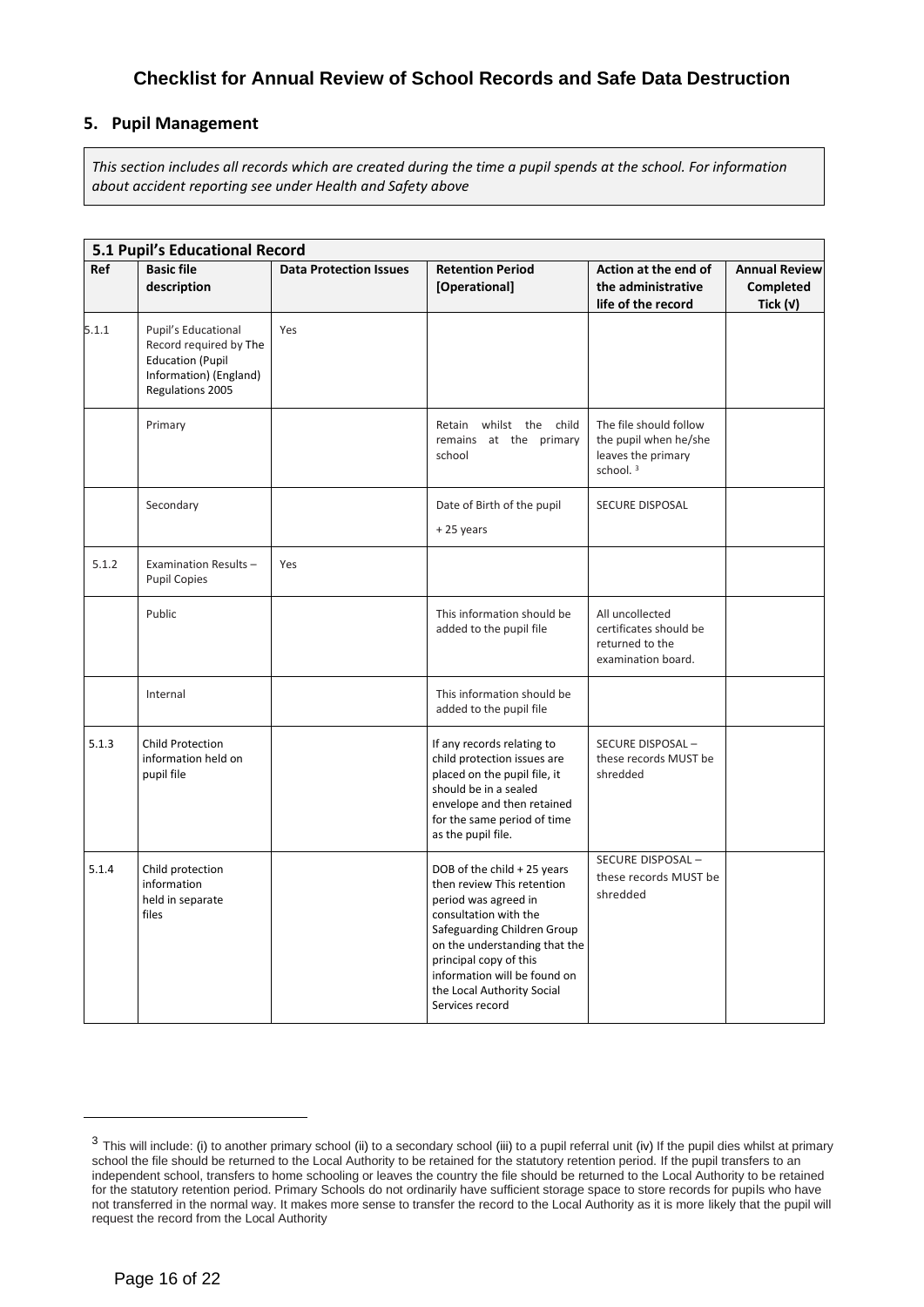|       | 5.2 Attendance                                      |                               |                                                                                                                                                 |                                                                  |                                                 |  |  |  |  |
|-------|-----------------------------------------------------|-------------------------------|-------------------------------------------------------------------------------------------------------------------------------------------------|------------------------------------------------------------------|-------------------------------------------------|--|--|--|--|
| Ref   | <b>Basic file</b><br>description                    | <b>Data Protection Issues</b> | <b>Retention Period</b><br>[Operational]                                                                                                        | Action at the end of<br>the administrative<br>life of the record | <b>Annual Review</b><br>Completed<br>Tick $(v)$ |  |  |  |  |
| 5.2.1 | <b>Attendance Registers</b>                         | Yes                           | Every entry in the<br>attendance register must<br>be preserved for a period<br>of three years after the date<br>on which the entry was<br>made. | <b>SECURE DISPOSAL</b>                                           |                                                 |  |  |  |  |
| 5.2.2 | Correspondence<br>relating to<br>authorized absence |                               | Current academic year + 2<br>years                                                                                                              | SECURE DISPOSAL                                                  |                                                 |  |  |  |  |

|       | <b>5.3 Special Educational Needs</b>                                                                                               |                               |                                                                                                   |                                                                                                                                                                                                                                                                                                                                                                                                                                                                                                      |                                                 |  |  |  |
|-------|------------------------------------------------------------------------------------------------------------------------------------|-------------------------------|---------------------------------------------------------------------------------------------------|------------------------------------------------------------------------------------------------------------------------------------------------------------------------------------------------------------------------------------------------------------------------------------------------------------------------------------------------------------------------------------------------------------------------------------------------------------------------------------------------------|-------------------------------------------------|--|--|--|
| Ref   | <b>Basic file</b><br>description                                                                                                   | <b>Data Protection Issues</b> | <b>Retention Period</b><br>[Operational]                                                          | Action at the end of<br>the administrative<br>life of the record                                                                                                                                                                                                                                                                                                                                                                                                                                     | <b>Annual Review</b><br>Completed<br>Tick $(v)$ |  |  |  |
| 5.3.1 | <b>Special Educational</b><br>Needs files, reviews and<br><b>Individual Education</b><br>Plans                                     | Yes                           | Date of Birth of the pupil +<br>25 years                                                          | <b>REVIEW</b><br>NOTE: This retention<br>period is the<br>minimum retention<br>period that any pupil<br>file should be kept.<br>Some authorities<br>choose to keep SEN<br>files for a longer<br>period of time to<br>defend themselves<br>in a "failure to<br>provide a sufficient<br>education" case.<br>There is an element<br>of business risk<br>analysis involved in<br>any decision to keep<br>the records longer<br>than the minimum<br>retention period and<br>this should be<br>documented. |                                                 |  |  |  |
| 5.3.2 | Statement<br>maintained under<br>section 234 of the<br><b>Education Act 1990</b><br>and any amendments<br>made to the<br>statement | Yes                           | Date of birth of the pupil<br>+25 years [This would<br>normally be retained on<br>the pupil file] | SECURE DISPOSAL unless<br>the document is subject<br>to a legal hold                                                                                                                                                                                                                                                                                                                                                                                                                                 |                                                 |  |  |  |
|       |                                                                                                                                    |                               | Date of birth of the pupil<br>+25 years [This would<br>normally be retained on<br>the pupil file] | SECURE DISPOSAL unless<br>the document is subject<br>to a legal hold                                                                                                                                                                                                                                                                                                                                                                                                                                 |                                                 |  |  |  |
|       |                                                                                                                                    |                               | Date of birth of the pupil<br>+25 years [This would<br>normally be retained on<br>the pupil file] | SECURE DISPOSAL unless<br>the document is subject<br>to a legal hold                                                                                                                                                                                                                                                                                                                                                                                                                                 |                                                 |  |  |  |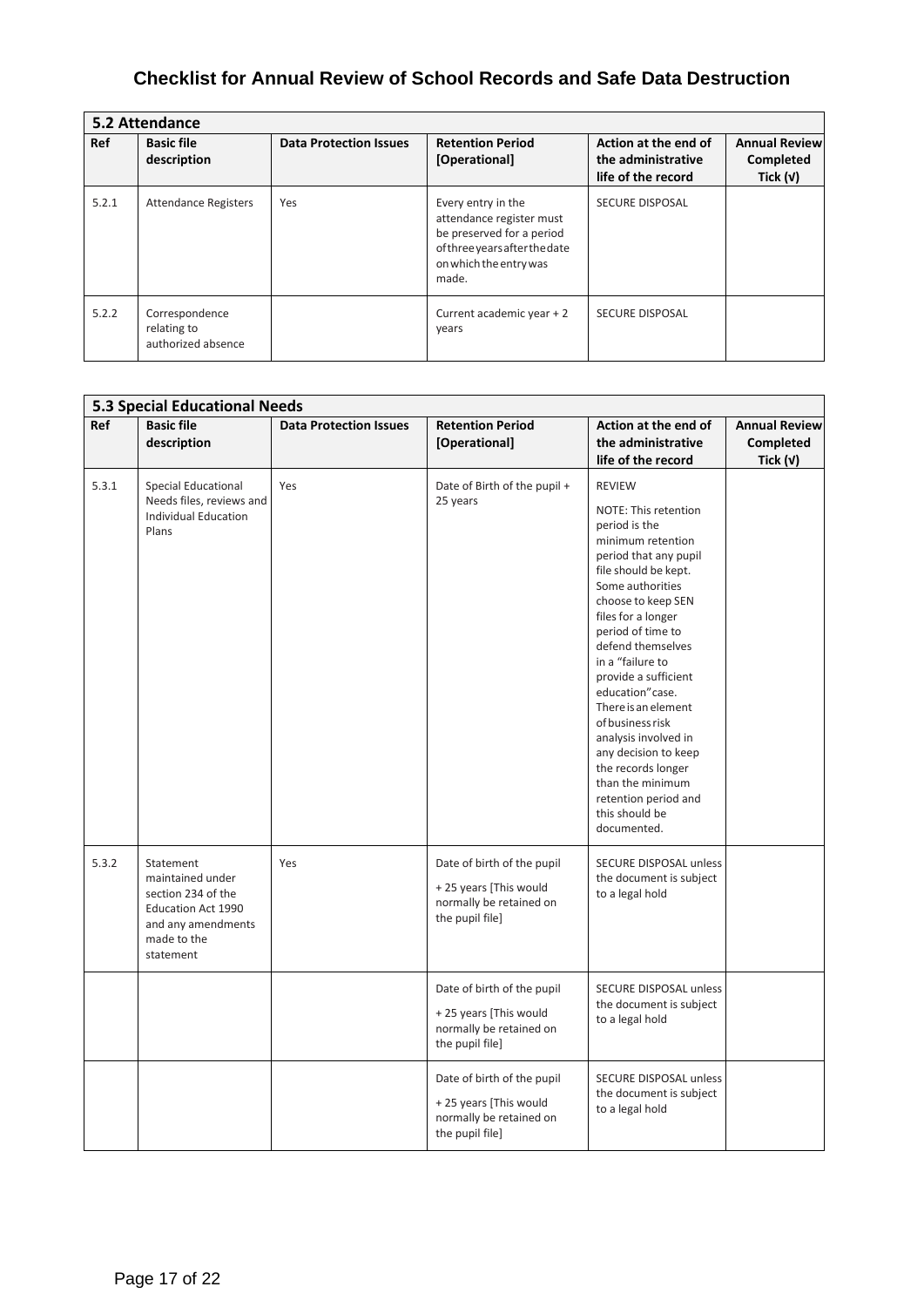#### <span id="page-18-0"></span>**6. Curriculum Management**

| 6.1 Statistics and Management Information |                                                    |                               |                                                                                                                                                                                                                                                                                                                                                 |                                                                  |                                                 |  |  |
|-------------------------------------------|----------------------------------------------------|-------------------------------|-------------------------------------------------------------------------------------------------------------------------------------------------------------------------------------------------------------------------------------------------------------------------------------------------------------------------------------------------|------------------------------------------------------------------|-------------------------------------------------|--|--|
| Ref                                       | <b>Basic file</b><br>description                   | <b>Data Protection Issues</b> | <b>Retention Period</b><br>[Operational]                                                                                                                                                                                                                                                                                                        | Action at the end of<br>the administrative<br>life of the record | <b>Annual Review</b><br>Completed<br>Tick $(v)$ |  |  |
| 6.1.1                                     | Curriculum returns                                 | <b>No</b>                     | Current year + 3 years                                                                                                                                                                                                                                                                                                                          | SECURE DISPOSAL                                                  |                                                 |  |  |
| 6.1.2                                     | <b>Examination Results</b><br>(Schools Copy)       | Yes                           | Current year + 6 years                                                                                                                                                                                                                                                                                                                          | <b>SECURE DISPOSAL</b>                                           |                                                 |  |  |
|                                           | SATS records-                                      | Yes                           |                                                                                                                                                                                                                                                                                                                                                 |                                                                  |                                                 |  |  |
|                                           | Results                                            |                               | The SATS results should be<br>recorded on the pupil's<br>educational file and will<br>therefore be retained until<br>the pupil reaches the age of<br>25 years.<br>The school may wish to keep<br>a composite record of all the<br>whole year SATs results.<br>These could be kept for<br>current year + 6 years to<br>allow suitable comparison | SECURE DISPOSAL                                                  |                                                 |  |  |
|                                           | <b>Examination Papers</b>                          |                               | The examination papers<br>should be kept until any<br>appeals/validation process is<br>complete                                                                                                                                                                                                                                                 | <b>SECURE DISPOSAL</b>                                           |                                                 |  |  |
| 6.1.3                                     | <b>Published Admission</b><br>Number (PAN) Reports | Yes                           | Current year + 6 years                                                                                                                                                                                                                                                                                                                          | <b>SECURE DISPOSAL</b>                                           |                                                 |  |  |
| 6.1.4                                     | Value Added and<br><b>Contextual Data</b>          | Yes                           | Current year + 6 years                                                                                                                                                                                                                                                                                                                          | SECURE DISPOSAL                                                  |                                                 |  |  |
| 6.1.5                                     | Self-Evaluation Forms                              | Yes                           | Current year + 6 years                                                                                                                                                                                                                                                                                                                          | <b>SECURE DISPOSAL</b>                                           |                                                 |  |  |

| 6.2 Implementation of Curriculum |                                  |                               |                                                                                                                                                                    |                                                                                                                     |                                                 |  |  |
|----------------------------------|----------------------------------|-------------------------------|--------------------------------------------------------------------------------------------------------------------------------------------------------------------|---------------------------------------------------------------------------------------------------------------------|-------------------------------------------------|--|--|
| Ref                              | <b>Basic file</b><br>description | <b>Data Protection Issues</b> | <b>Retention Period</b><br>[Operational]                                                                                                                           | Action at the end of<br>the administrative<br>life of the record                                                    | <b>Annual Review</b><br>Completed<br>Tick $(v)$ |  |  |
| 6.2.1                            | Curriculum plans                 | <b>No</b>                     | Current year + 1 year                                                                                                                                              | Review these records at<br>the end of each year<br>and allocate a further<br>retention period or<br>SECURE DISPOSAL |                                                 |  |  |
| 6.2.2                            | Timetable                        | N <sub>o</sub>                | Current year + 1 year                                                                                                                                              |                                                                                                                     |                                                 |  |  |
| 6.2.3                            | Class Record Books               | <b>No</b>                     | Current year + 1 year                                                                                                                                              |                                                                                                                     |                                                 |  |  |
| 6.2.4                            | Mark Books                       | <b>No</b>                     | Current year + 1 year                                                                                                                                              |                                                                                                                     |                                                 |  |  |
| 6.2.5                            | Record homework set              | No                            | Current year + 1 year                                                                                                                                              |                                                                                                                     |                                                 |  |  |
| 6.2.6                            | Pupils' Work                     | No                            | Where possible pupils' work<br>should be returned to the<br>pupil at the end of the<br>academic year if this is not the<br>school'spolicythencurrent<br>year+1year | <b>SECURE DISPOSAL</b>                                                                                              |                                                 |  |  |

#### <span id="page-18-1"></span>**7. Extra Curriculum Management**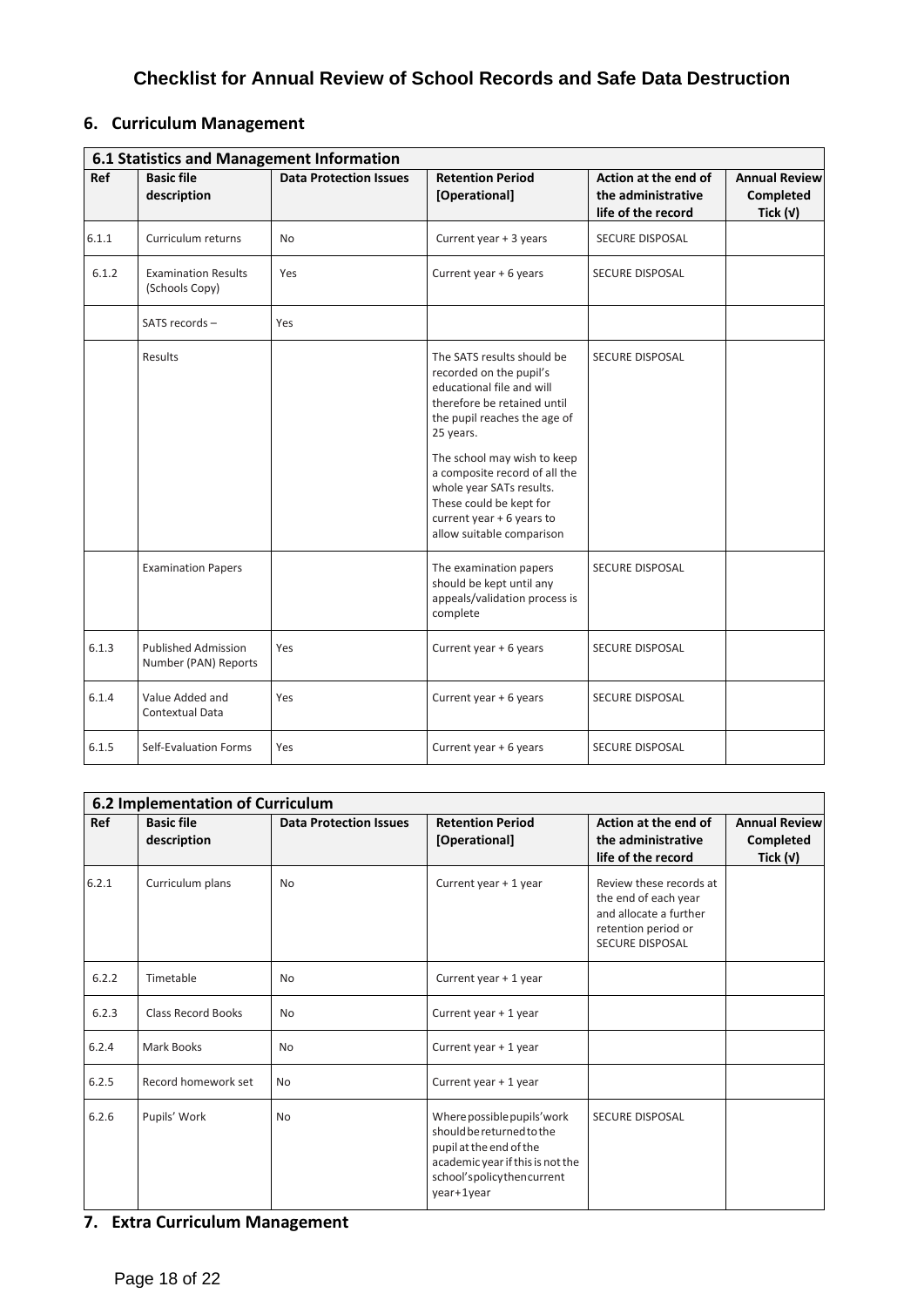| 7.1 Educational Visits outside the Classroom |                                                                                                                                              |                               |                                                                                                                                                                                                     |                                                                                                                                                                                                                                                                                  |                                                 |  |  |
|----------------------------------------------|----------------------------------------------------------------------------------------------------------------------------------------------|-------------------------------|-----------------------------------------------------------------------------------------------------------------------------------------------------------------------------------------------------|----------------------------------------------------------------------------------------------------------------------------------------------------------------------------------------------------------------------------------------------------------------------------------|-------------------------------------------------|--|--|
| Ref                                          | <b>Basic file</b><br>description                                                                                                             | <b>Data Protection Issues</b> | <b>Retention Period</b><br>[Operational]                                                                                                                                                            | Action at the end of<br>the administrative<br>life of the record                                                                                                                                                                                                                 | <b>Annual Review</b><br>Completed<br>Tick $(v)$ |  |  |
| 7.1.1                                        | Records created by<br>schools to obtain<br>approval to run an<br><b>Educational Visit</b><br>outside the Classroom<br>-PrimarySchools        | <b>No</b>                     | Date of visit + 14 years                                                                                                                                                                            | SECURE DISPOSAL                                                                                                                                                                                                                                                                  |                                                 |  |  |
| 7.1.2                                        | Records created by<br>schools to obtain<br>approval to run an<br><b>Educational Visit</b><br>outside the<br>Classroom - Secondary<br>Schools | <b>No</b>                     | Date of visit + 10 years                                                                                                                                                                            | SECURE DISPOSAL                                                                                                                                                                                                                                                                  |                                                 |  |  |
| 7.1.3                                        | Parental consent forms<br>for school trips where<br>there has been no<br>major incident                                                      | Yes                           | Conclusion of the trip                                                                                                                                                                              | Although the consent<br>forms could be<br>retained for DOB+22<br>years, the<br>requirementforthem<br>being needed is low<br>and most schools do<br>nothave the storage<br>capacity to retain<br>every single consent<br>form issued by the<br>school for this period<br>of time. |                                                 |  |  |
| 7.1.4                                        | Parental permission<br>slips for school trips -<br>where there has been<br>a major incident                                                  | Yes                           | DOB of the pupil involved in<br>the incident+25years<br>The permission slips for all<br>the pupils on the trip need<br>to be retained to show that<br>the rules had been followed<br>for all pupils |                                                                                                                                                                                                                                                                                  |                                                 |  |  |

| 7.2 Walking Bus |                                  |                               |                                                                                                                                                                                                                                                                       |                                                                                                                                               |                                                 |  |  |
|-----------------|----------------------------------|-------------------------------|-----------------------------------------------------------------------------------------------------------------------------------------------------------------------------------------------------------------------------------------------------------------------|-----------------------------------------------------------------------------------------------------------------------------------------------|-------------------------------------------------|--|--|
| Ref             | <b>Basic file</b><br>description | <b>Data Protection Issues</b> | <b>Retention Period</b><br>[Operational]                                                                                                                                                                                                                              | Action at the end of<br>the administrative<br>life of the record                                                                              | <b>Annual Review</b><br>Completed<br>Tick $(v)$ |  |  |
| 7.2.1           | <b>Walking Bus Registers</b>     | Yes                           | Date of register + 3 years<br>This takes into account the<br>fact that if there is an<br>incident requiring an<br>accident report the register<br>will be submitted with the<br>accident report and kept for<br>the period of time required<br>for accident reporting | <b>SECURE DISPOSAL</b><br>[If these records are]<br>retained electronically<br>any back up copies<br>should be destroyed at<br>the same timel |                                                 |  |  |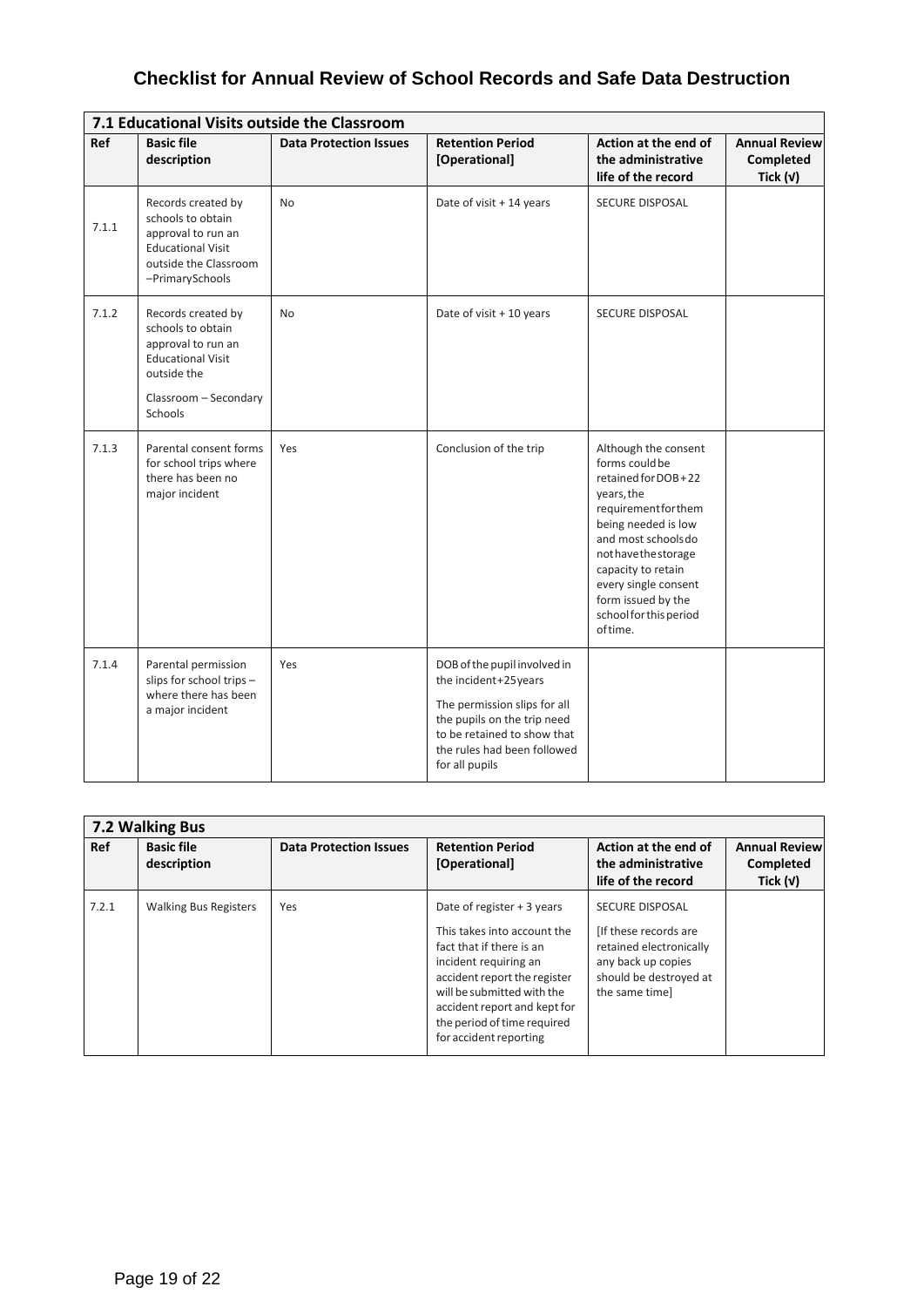| 7.3 Family Liaison Officers and Home School Liaison Assistants |                                                                                                                            |                               |                                                                             |                                                                  |                                                 |  |  |
|----------------------------------------------------------------|----------------------------------------------------------------------------------------------------------------------------|-------------------------------|-----------------------------------------------------------------------------|------------------------------------------------------------------|-------------------------------------------------|--|--|
| Ref                                                            | <b>Basic file</b><br>description                                                                                           | <b>Data Protection Issues</b> | <b>Retention Period</b><br>[Operational]                                    | Action at the end of<br>the administrative<br>life of the record | <b>Annual Review</b><br>Completed<br>Tick $(v)$ |  |  |
| 7.3.1                                                          | Day Books                                                                                                                  | Yes                           | Current year + 2 years then<br>review                                       |                                                                  |                                                 |  |  |
| 7.3.2                                                          | Reportsforoutside<br>agencies-wherethe<br>report has been<br>included on the case file<br>created by the outside<br>agency | Yes                           | Whilst child is attending<br>school and then destroy                        |                                                                  |                                                 |  |  |
| 7.3.3                                                          | Referral forms                                                                                                             | Yes                           | While the referral is current                                               |                                                                  |                                                 |  |  |
| 7.3.4                                                          | Contact data sheets                                                                                                        | Yes                           | Current year then review, if<br>contact is no longer active<br>then destroy |                                                                  |                                                 |  |  |
| 7.3.5                                                          | Contact database<br>entries                                                                                                | Yes                           | Current year then review, if<br>contact is no longer active<br>then destroy |                                                                  |                                                 |  |  |
| 7.3.6                                                          | <b>Group Registers</b>                                                                                                     | Yes                           | Current year + 2 years                                                      |                                                                  |                                                 |  |  |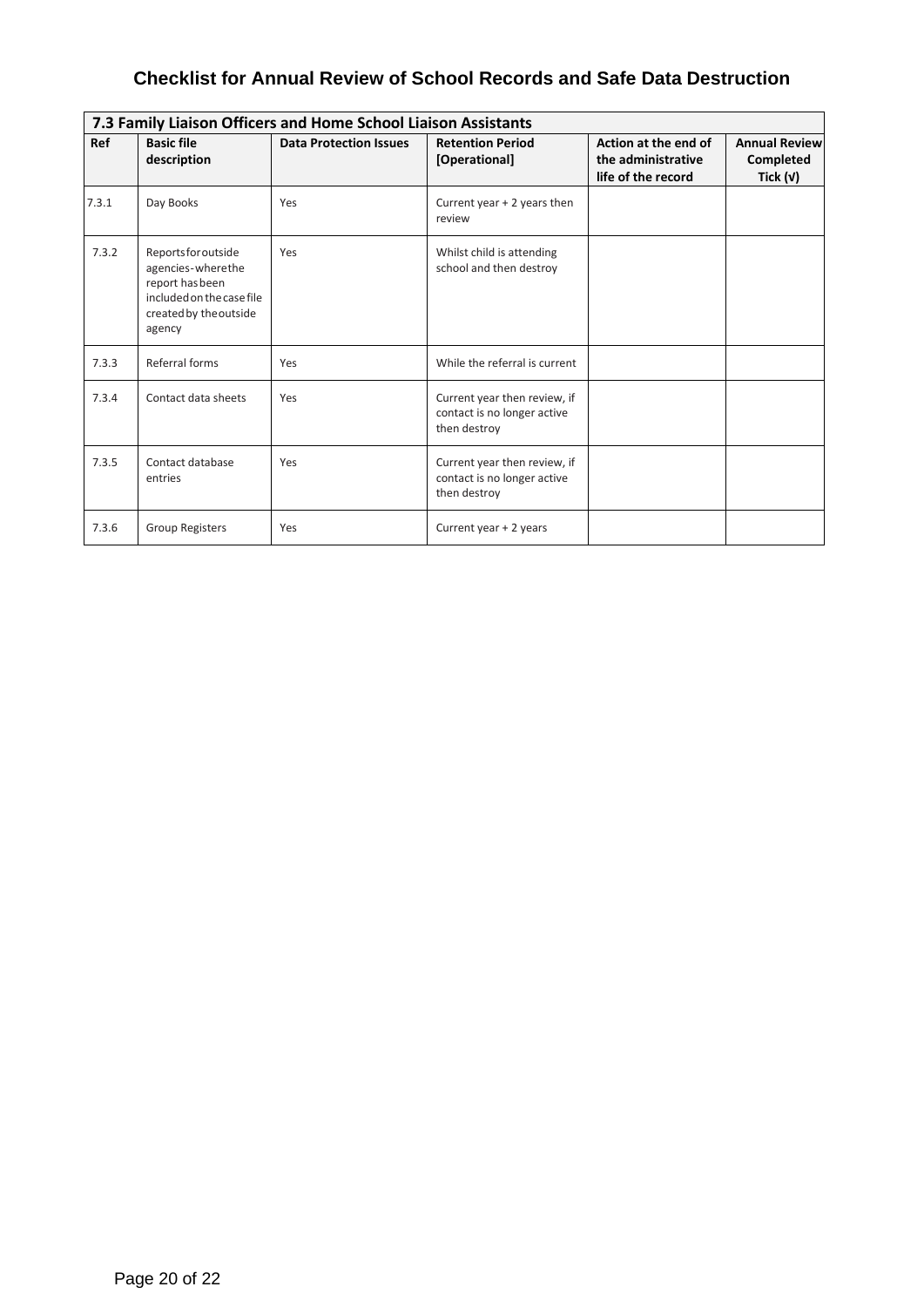# <span id="page-21-0"></span>**8. Central Government and Local Authority**

| <b>8.1 Local Authority</b> |                                                                        |                               |                                          |                                                                  |                                                 |  |  |
|----------------------------|------------------------------------------------------------------------|-------------------------------|------------------------------------------|------------------------------------------------------------------|-------------------------------------------------|--|--|
| <b>Ref</b>                 | <b>Basic file</b><br>description                                       | <b>Data Protection Issues</b> | <b>Retention Period</b><br>[Operational] | Action at the end of<br>the administrative<br>life of the record | <b>Annual Review</b><br>Completed<br>Tick $(v)$ |  |  |
| 8.1.1                      | Secondary Transfer<br>Sheets (Primary)                                 | Yes                           | Current year + 2 years                   | <b>SECURE DISPOSAL</b>                                           |                                                 |  |  |
| 8.1.2                      | <b>Attendance Returns</b>                                              | Yes                           | Current year + 1 year                    | <b>SECURE DISPOSAL</b>                                           |                                                 |  |  |
| 8.1.3                      | <b>School Census</b><br>Returns                                        | <b>No</b>                     | Current year + 5 years                   | <b>SECURE DISPOSAL</b>                                           |                                                 |  |  |
| 8.1.4                      | Circulars and other<br>information sent<br>from the Local<br>Authority | <b>No</b>                     | Operational use                          | <b>SECURE DISPOSAL</b>                                           |                                                 |  |  |

| <b>8.2 Central Government</b> |                                                                |                               |                                          |                                                                  |                                                 |  |  |
|-------------------------------|----------------------------------------------------------------|-------------------------------|------------------------------------------|------------------------------------------------------------------|-------------------------------------------------|--|--|
| Ref                           | <b>Basic file</b><br>description                               | <b>Data Protection Issues</b> | <b>Retention Period</b><br>[Operational] | Action at the end of<br>the administrative<br>life of the record | <b>Annual Review</b><br>Completed<br>Tick $(v)$ |  |  |
| 8.2.1                         | OFSTED reports and<br>papers                                   | No                            | Life of the report then<br><b>REVIEW</b> | <b>SECURE DISPOSAL</b>                                           |                                                 |  |  |
| 8.2.2                         | Returns made to<br>central government                          | <b>No</b>                     | Current year + 6 years                   | <b>SECURE DISPOSAL</b>                                           |                                                 |  |  |
| 8.2.3                         | Circularsandother<br>informationsentfrom<br>central government | <b>No</b>                     | Operational use                          | <b>SECURE DISPOSAL</b>                                           |                                                 |  |  |